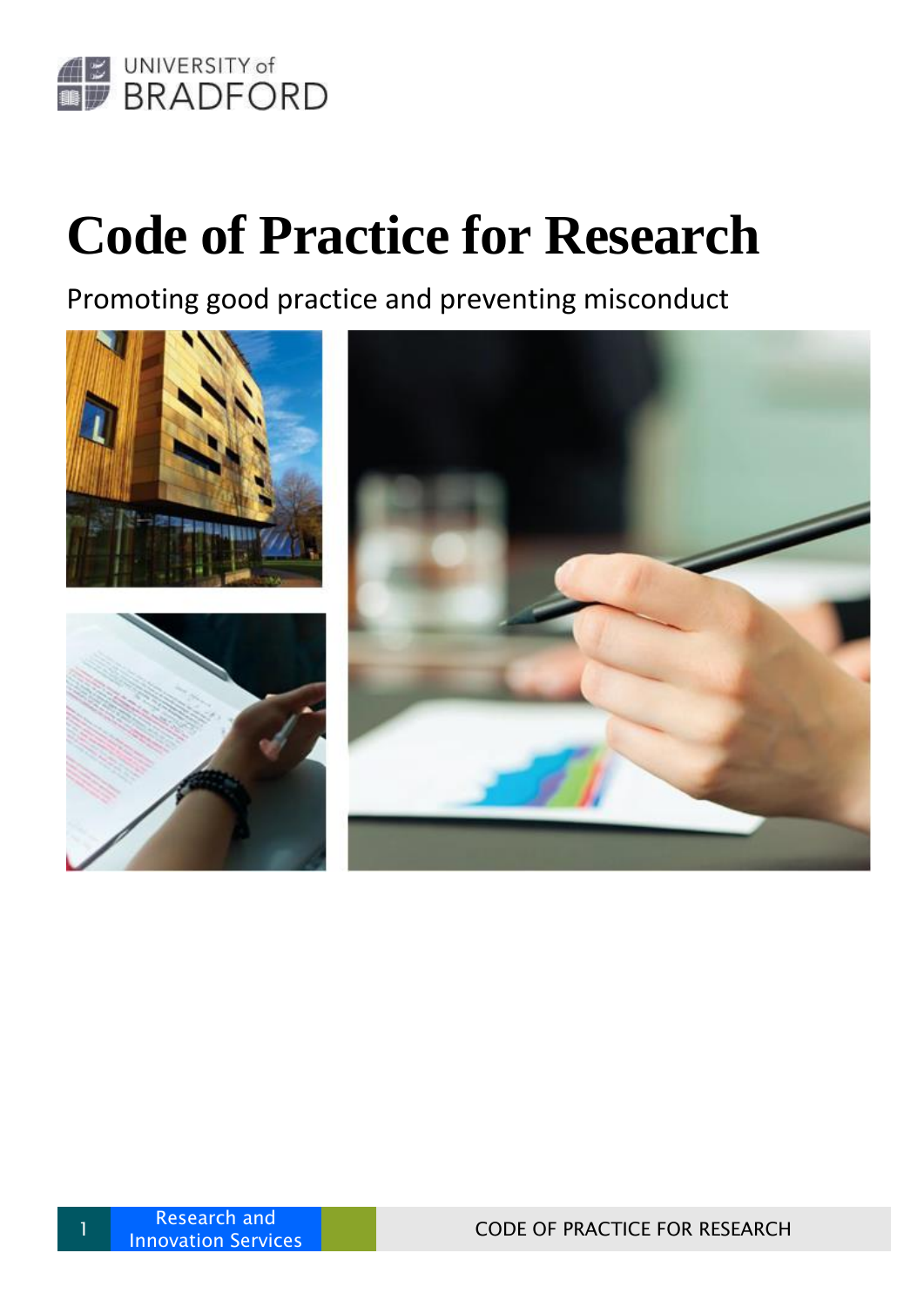

## **Version Control**

| Deputy Vice-Chancellor (Research,<br>Innovation and Engagement)                                   |
|---------------------------------------------------------------------------------------------------|
| <b>Research and Innovation Environment</b><br>Manager, Research and Innovation<br><b>Services</b> |
| Senate                                                                                            |
| 23 June 2021                                                                                      |
| 1 July 2023                                                                                       |
| V <sub>1</sub>                                                                                    |
|                                                                                                   |
|                                                                                                   |
|                                                                                                   |
|                                                                                                   |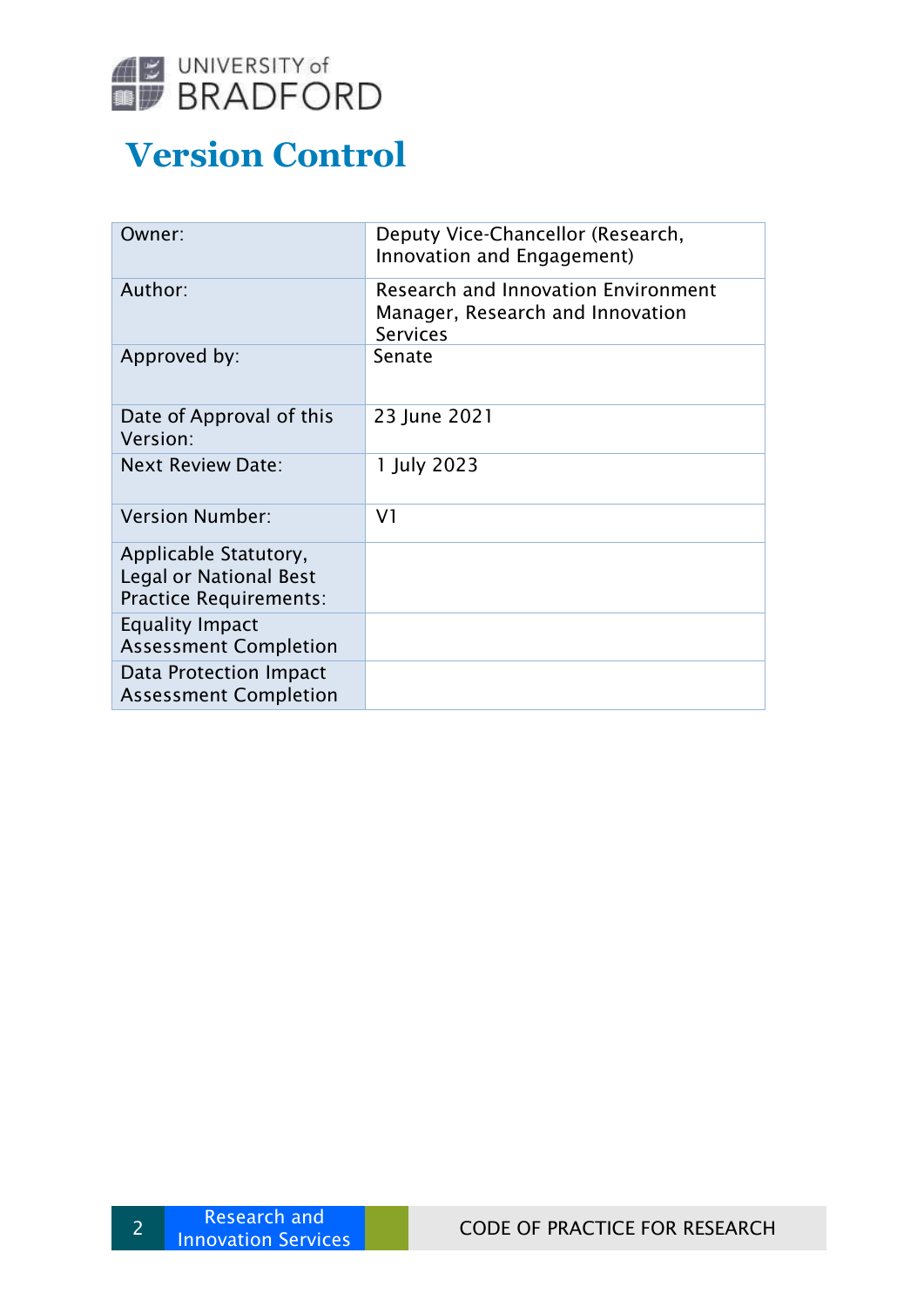

## **Contents**

| 1 |      |  |  |  |  |
|---|------|--|--|--|--|
| 2 |      |  |  |  |  |
| 3 |      |  |  |  |  |
| 4 |      |  |  |  |  |
|   | 4.1  |  |  |  |  |
|   | 4.2  |  |  |  |  |
|   | 4.3  |  |  |  |  |
|   | 4.4  |  |  |  |  |
| 5 |      |  |  |  |  |
|   | 5.1  |  |  |  |  |
|   | 5.2  |  |  |  |  |
|   | 5.3  |  |  |  |  |
|   | 5.4  |  |  |  |  |
|   | 5.5  |  |  |  |  |
|   | 5.6  |  |  |  |  |
|   | 5.7  |  |  |  |  |
|   | 5.8  |  |  |  |  |
| 6 |      |  |  |  |  |
|   | 6.1  |  |  |  |  |
|   | 6.2  |  |  |  |  |
|   | 6.3  |  |  |  |  |
|   | 6.4  |  |  |  |  |
|   | 6.5  |  |  |  |  |
|   | 6.6  |  |  |  |  |
|   | 6.7  |  |  |  |  |
|   | 6.8  |  |  |  |  |
|   | 6.9  |  |  |  |  |
|   | 6.10 |  |  |  |  |
|   | 6.11 |  |  |  |  |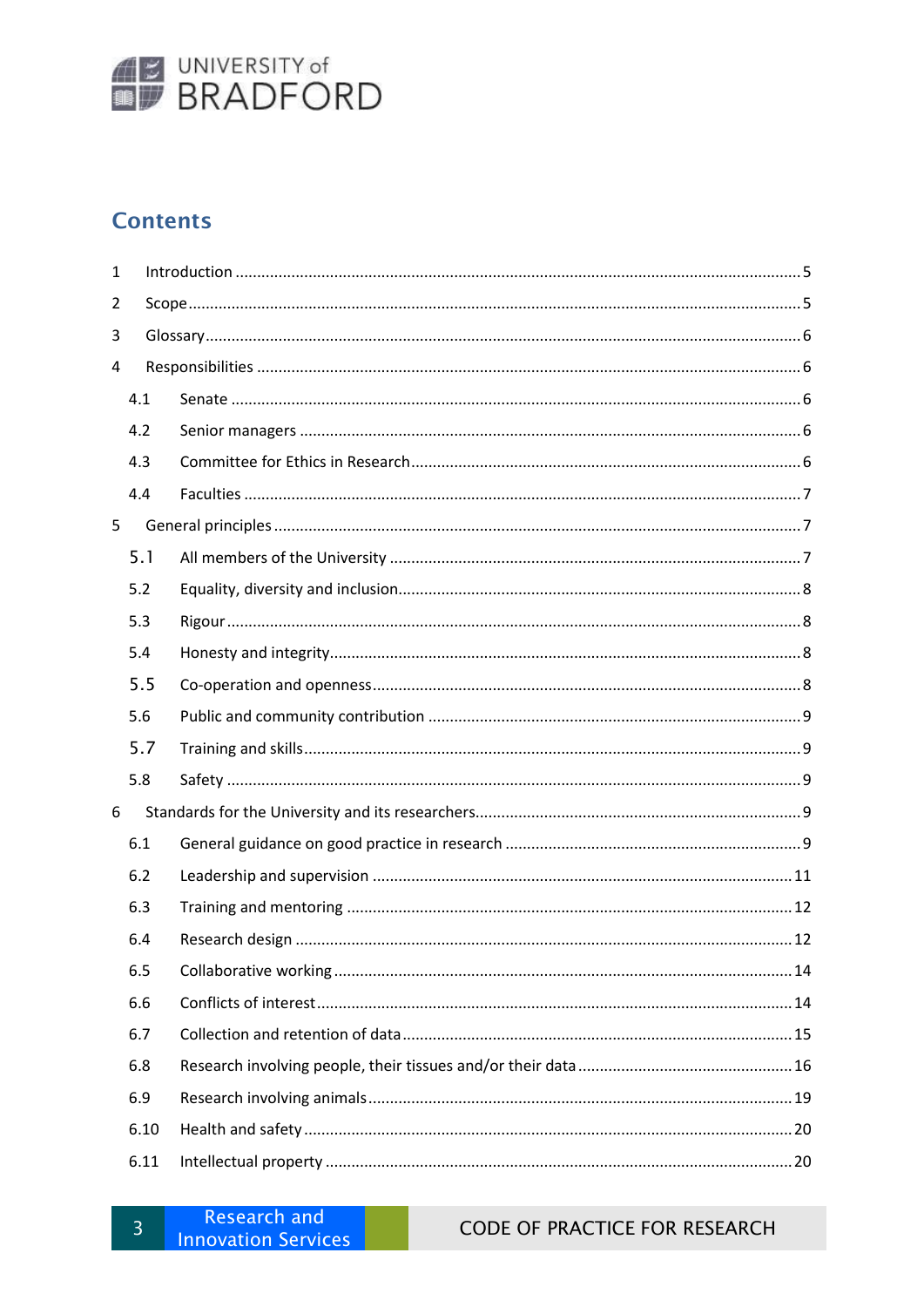# **BUNIVERSITY of**<br> **BRADFORD**

| 8  |  |  |  |
|----|--|--|--|
| 9  |  |  |  |
| 10 |  |  |  |
|    |  |  |  |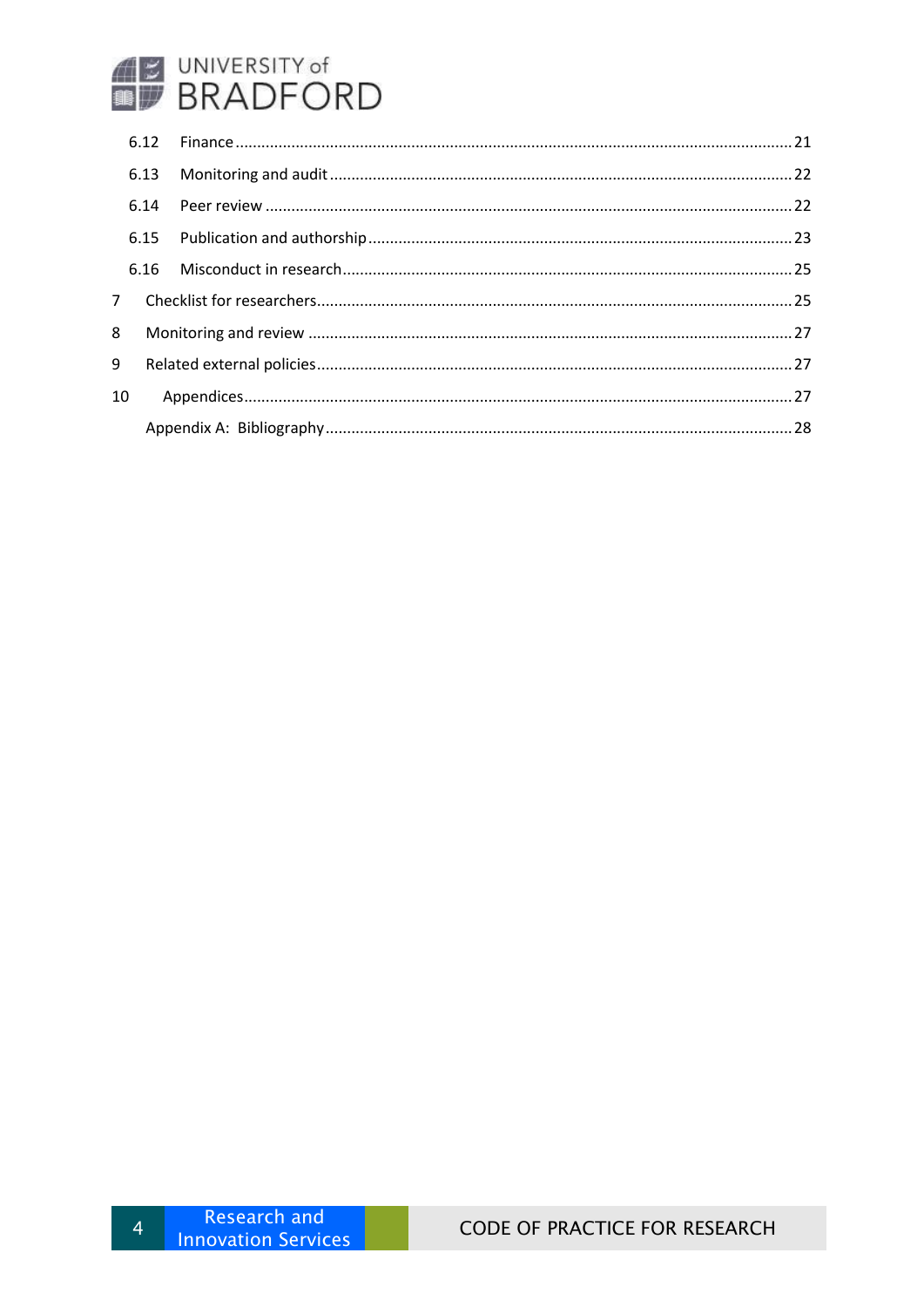

## <span id="page-4-0"></span>**1 Introduction**

The University of Bradford Code of Good Practice in Research (the Code) is based upon the [UK Research Integrity Office's Code of](http://ukrio.org/publications/code-of-practice-for-research/)  [Practice for Research.](http://ukrio.org/publications/code-of-practice-for-research/) Everyone at the University has a responsibility to ensure that research is undertaken in conformity with the law, in line with funders' contractual terms and conditions, in accordance with best current practice and with equality, diversity and inclusion embedded. To these ends, the University provides an environment where good research practice is encouraged and supported throughout its research activities. This Code sets out the standards of performance and conduct expected of all those engaged in research at the University of Bradford and is applicable both to individual researchers and to the University as a whole.

### <span id="page-4-1"></span>**2 Scope**

- 2.1 The Code applies to researchers: any person who conducts research, including but not limited to: an employee; a research supervisor; a visiting researcher; an independent contractor or consultant; a postgraduate research students; postgraduate taught students; a visiting or emeritus member of staff; an undergraduate student; a member of staff on a joint clinical or honorary contract, and/or a public contributor to research\*. The Code is applicable to all subject areas of the University.
- 2.2 Since the Code applies to undergraduate students, those who have responsibility for undergraduate courses should ensure that the Code is used as a teaching and learning resource such that undergraduates develop an understanding of its application and undertake their own research in compliance with its provisions.

*\*Any person who is a patient or member of the public who has a lived experience and can be involved in identifying, designing, conducting and reporting research. Other terms include service user and carers, lay researchers and experts by experience.*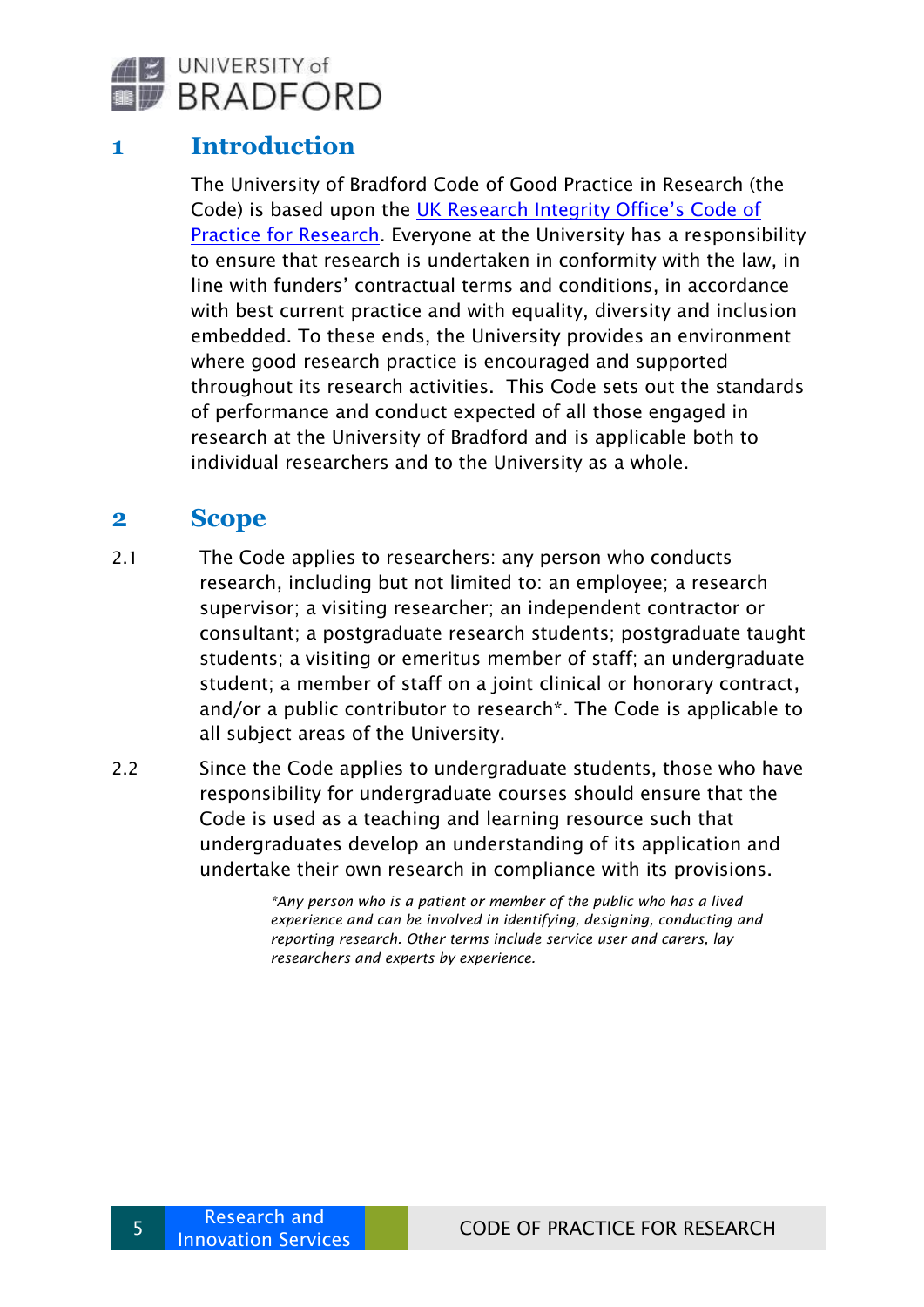

## <span id="page-5-0"></span>**3 Glossary**

3.1 For the purposes of this Code, "research" refers to the definition used by the [Research Excellence Framework 2021:](https://www.ref.ac.uk/)

> "Research is defined as a process of investigation leading to new insights, effectively shared.

"It includes work of direct relevance to the needs of commerce, industry, culture, society, and to the public and voluntary sectors; scholarship; the invention and generation of ideas, images, performances, artefacts including design, where these lead to new or substantially improved insights; and the use of existing knowledge in experimental development to produce new or substantially improved materials, devices, products and processes, including design and construction. It excludes routine testing and routine analysis of materials, components, and processes such as for the maintenance of national standards, as distinct from the development of new analytical techniques. It also excludes the development of teaching materials that do not embody original research.

"It includes research that is published, disseminated or made publicly available in the form of assessable research outputs, and confidential reports."

## <span id="page-5-1"></span>**4 Responsibilities**

#### <span id="page-5-2"></span>**4.1 Senate**

The Senate, as the supreme academic authority of the University responsible for overseeing academic quality and standards, is responsible for regulating the University's research activity, including this Code.

#### <span id="page-5-3"></span>**4.2 Senior managers**

Senior managers in the University are ultimately responsible for the overall quality of research conducted in the University, including compliance with the organisation's research and management policies.

#### <span id="page-5-4"></span>**4.3 Committee for Ethics in Research**

The University Committee for Ethics in Research, chaired by the Deputy Vice-Chancellor (Research, Innovation & Engagement), is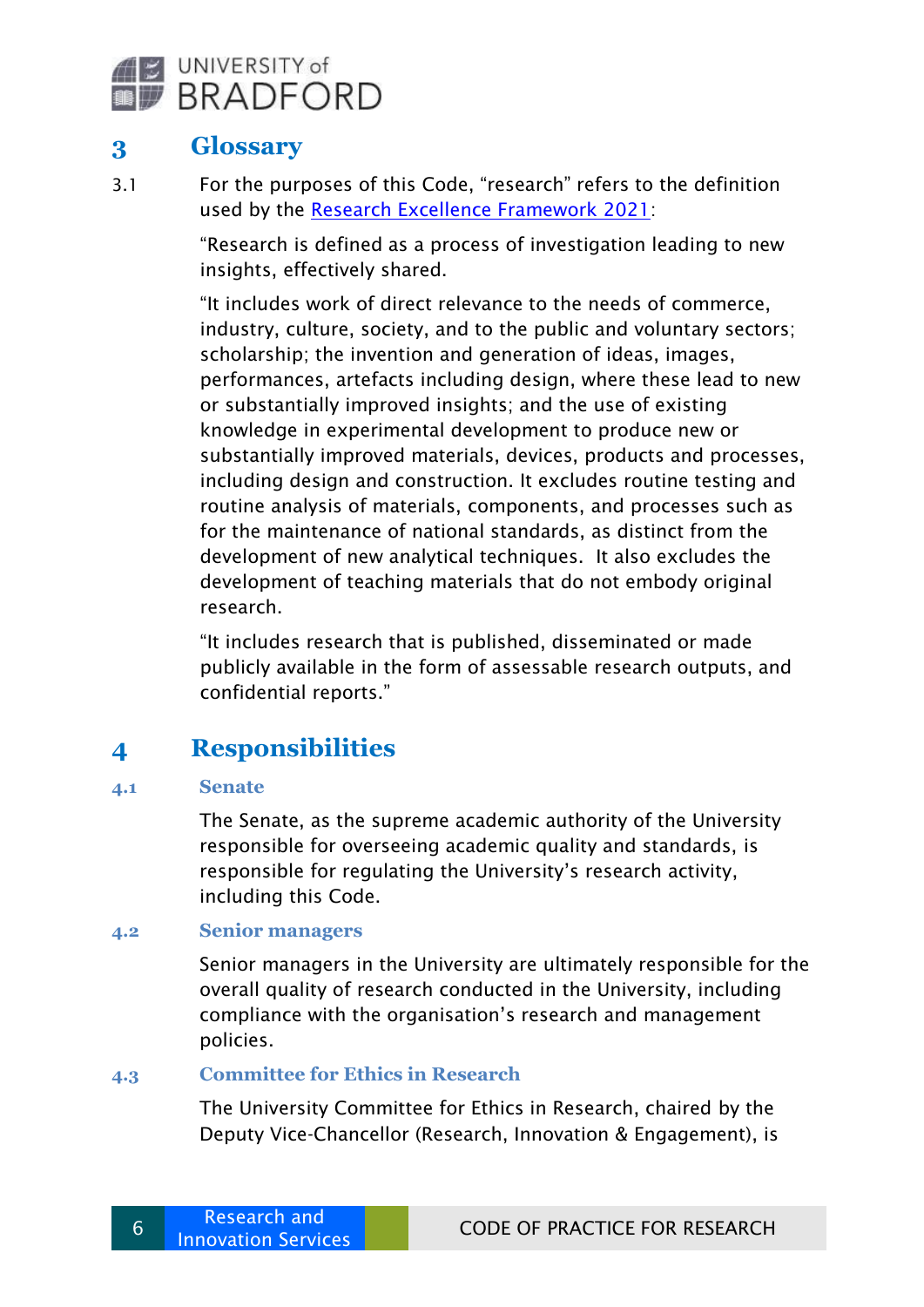

the primary body where issues related to research governance including this Code are considered.

#### <span id="page-6-0"></span>**4.4 Faculties**

Faculties have a responsibility to ensure a climate of good research practice in research centres, groups, and teams, including the development of appropriate research skills. Deans of Faculty are responsible for the research conducted within their Faculties. Leads for public and patient involvement have a responsibility to ensure researchers can access advice and good practice on involving public contributors. Researchers are charged with implementing the Code as it applies to their research projects. All staff and students should have defined responsibilities in relation to the project they are engaged on and be aware of those responsibilities.

The creation of a sound research culture is essential to good research practice. The University's [Research and Innovation sub](https://unibradfordac.sharepoint.com/:b:/r/sites/research-and-knowledge-transfer-support-intranet/Shared%20Documents/Research%20and%20Innovation%20Strategy%20UoB%202020.pdf?csf=1&web=1&e=MjuEEO)[strategy](https://unibradfordac.sharepoint.com/:b:/r/sites/research-and-knowledge-transfer-support-intranet/Shared%20Documents/Research%20and%20Innovation%20Strategy%20UoB%202020.pdf?csf=1&web=1&e=MjuEEO) sets out our ambition within the overall strategic framework. The sub-strategy sets out the University's ambition for research and innovation to shape future societies and defines an implementation framework for achieving this ambition.

Within Faculties the responsibility for research culture lies with Deans, Associate Deans (RKT), Heads of School and Directors of Research Centres/Groups. Those responsible should create a research environment of mutual co-operation in which researchers are encouraged to develop their skills and in which the open exchange of ideas is fostered.

## <span id="page-6-1"></span>**5 General principles**

<span id="page-6-2"></span>5.1 **All members of the University** must adhere to the following Principles, which set out the responsibilities and values relevant to research. While some elements may seem self- evident, and there is some overlap, these Principles aim to encourage all involved in research to consider the wider consequences of their work and to engage critically with the practical, ethical and intellectual challenges that are inherent in the conduct of high quality research, All members of the University will be guided by these Principles when implementing and complying with the core Standards described in section 6 and the Recommended Checklist for Researchers in section 7.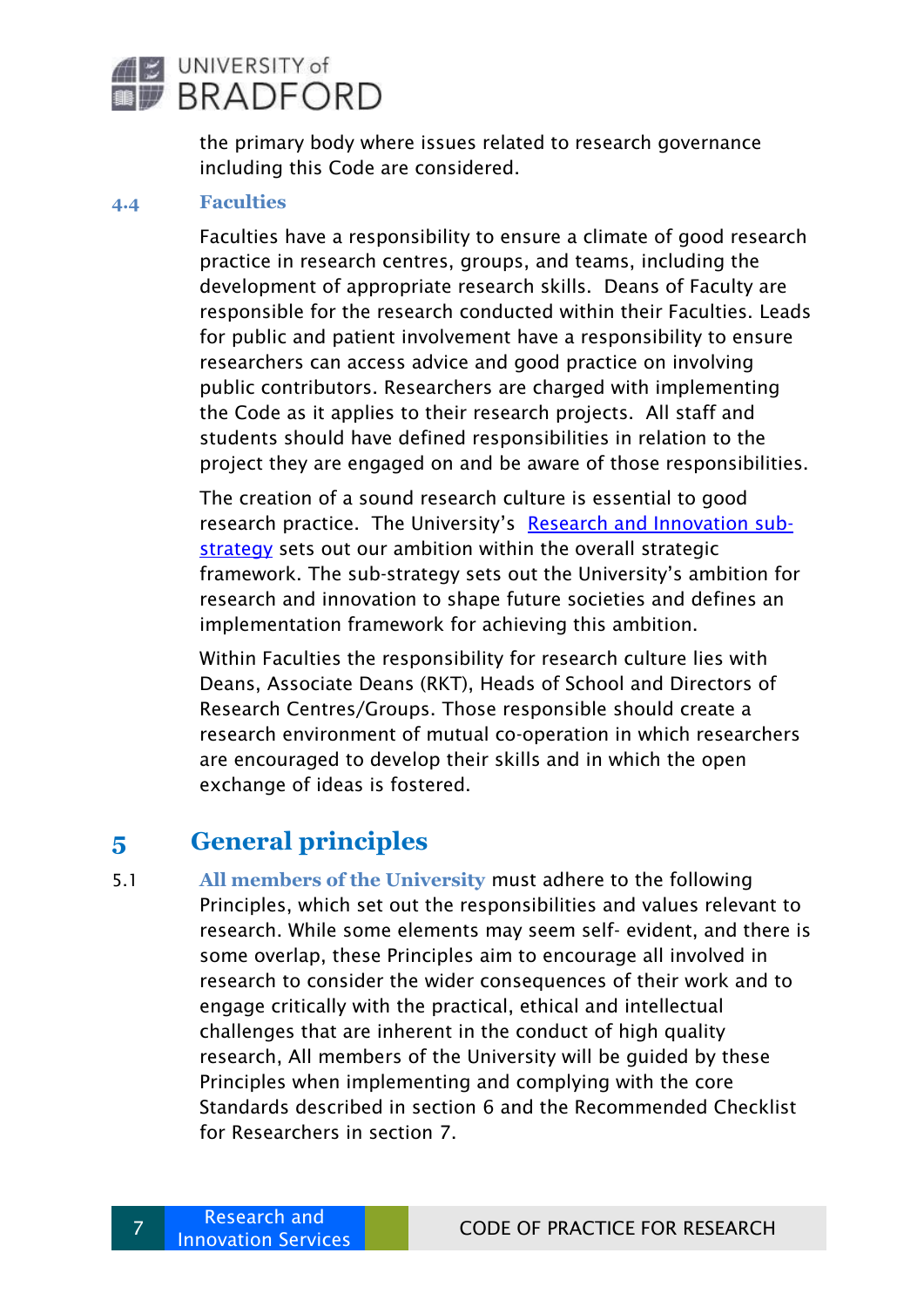

The University recognises and adopts the eight principles of Responsible Research and Innovation (ethics, gender, open access and data, science education, public engagement, sustainability, social justice and governance).

<span id="page-7-0"></span>5.2 **Equality, diversity and inclusion**: the University of Bradford is committed to supporting research in an environment that values and celebrates the diverse nature of its staff and their contributions. This Code of Practice confirms the University's commitment to equality of opportunity and is consistent with the Equality Diversity and Inclusion (EDI) sub-strategy, University Policy, and relevant legislation.

> The University's commitment to equality of opportunity, to principles of fairness, inclusivity, consistency, accountability, and transparency as detailed in the University Strategy and supporting sub-strategies will be applied to all processes regarding the availability of, and access to, research time and facilities.

- <span id="page-7-1"></span>5.3 **Rigour**: all members of the University will strive for rigour when conducting research and aim to produce and disseminate work of the highest quality.
- <span id="page-7-2"></span>5.4 **Honesty and integrity**: all members of the University will work to create and maintain a culture of research that fosters and supports honesty in research. This applies to the whole range of work encompassed within the research process from the initial formulation of concepts and hypotheses, through methodological and/or experimental design, through analysis of data or ideas, to the publication of results and the acknowledgement of the contributions of others. Researchers must refrain from plagiarism, infringement of intellectual property rights and the fabrication of results.

They must neither engage in misconduct nor conceal it. Researchers must comply with all internal and external legal and ethical requirements relevant to their activities. They should declare any potential or actual conflicts of interest relating to research and where necessary take steps to resolve them.

<span id="page-7-3"></span>5.5 **Co-operation and openness**: all members of the University should promote the open exchange of ideas, research methods, data and results and their discussion, scrutiny, and debate, subject to any considerations of confidentiality. Researchers should contact [Research and Innovation Services](https://unibradfordac.sharepoint.com/sites/research-and-knowledge-transfer-support-intranet/SitePages/Enterprise-and-Commercialisation.aspx) for advice about protecting

8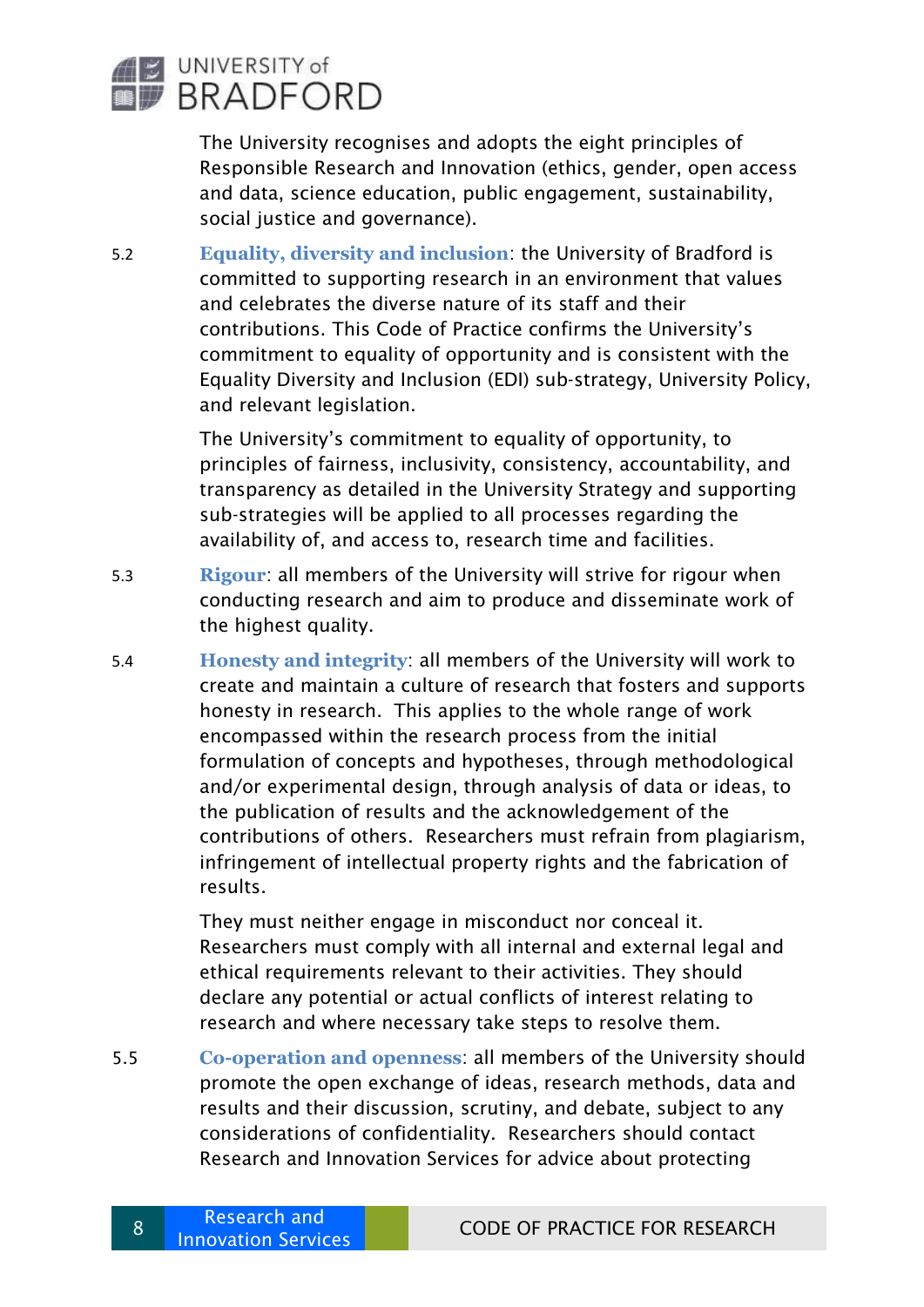

intellectual property rights and their potential exploitation before the release of results by public disclosure, if it is reasonable to believe that the results may hold commercial value.

- <span id="page-8-0"></span>5.6 **Public and community contribution**: where research involves patients or members of the public, the University recommends and supports engagement with service users, carers and community groups in its design, conduct, analysis, and dissemination.
- <span id="page-8-1"></span>5.7 **Training and skills**: the University ensures its research practice is informed by the latest thinking, methodologies and practices for training and development opportunities and this informs the University's approach to training and continued professional development.
- <span id="page-8-2"></span>5.8 **Safety**: the University places the safety, dignity, rights, and wellbeing of all involved in research high on its priorities and expects its research to mitigate against risk or harm to research subjects, patients, participants, researchers, public contributors and others.

## <span id="page-8-3"></span>**6 Standards for the University and its researchers**

- <span id="page-8-4"></span>**6.1 General guidance on good practice in research**
- 6.1.1 Acting through its officers, the University:
	- a) ensures that good practice in research forms an integral part of its research strategy and policies;
	- b) establishes clear policies and procedures that cover the principles of good practice in research (see section 2) and offers detailed guidance on the Standards set out in this Code;
	- c) ensures that these policies and procedures complement, and are in accordance with, existing organisational policies, such as those for [health and safety,](https://unibradfordac.sharepoint.com/sites/health-safety-and-wellbeing-intranet/SitePages/Welcome-to-Health,-Safety-and-Wellbeing.aspx?web=1) [raising concerns at work,](https://www.bradford.ac.uk/governance/policies-and-statements/whisteblowing-public-interest-disclosure-code-of-practice) [management of](https://unibradfordac.sharepoint.com/sites/finance-intranet/SitePages/regulations-policies-procedures-guidelines.aspx)  [finances](https://unibradfordac.sharepoint.com/sites/finance-intranet/SitePages/regulations-policies-procedures-guidelines.aspx) or of [intellectual property,](https://unibradfordac.sharepoint.com/sites/research-and-knowledge-transfer-support-intranet/_layouts/15/search.aspx/siteall?q=intellectual%20property) and [equality and diversity;](https://www.brad.ac.uk/equality-and-diversity/equality-policies/)
	- d) makes sure that researchers are aware of these policies and procedures and that all research carried out under the auspices of the University complies with them;
	- e) provides training, resources and support to researchers to ensure that they are aware of these policies and procedures and are able to comply with them;
	- f) encourages researchers to consider good practice in research as a routine part of their work; and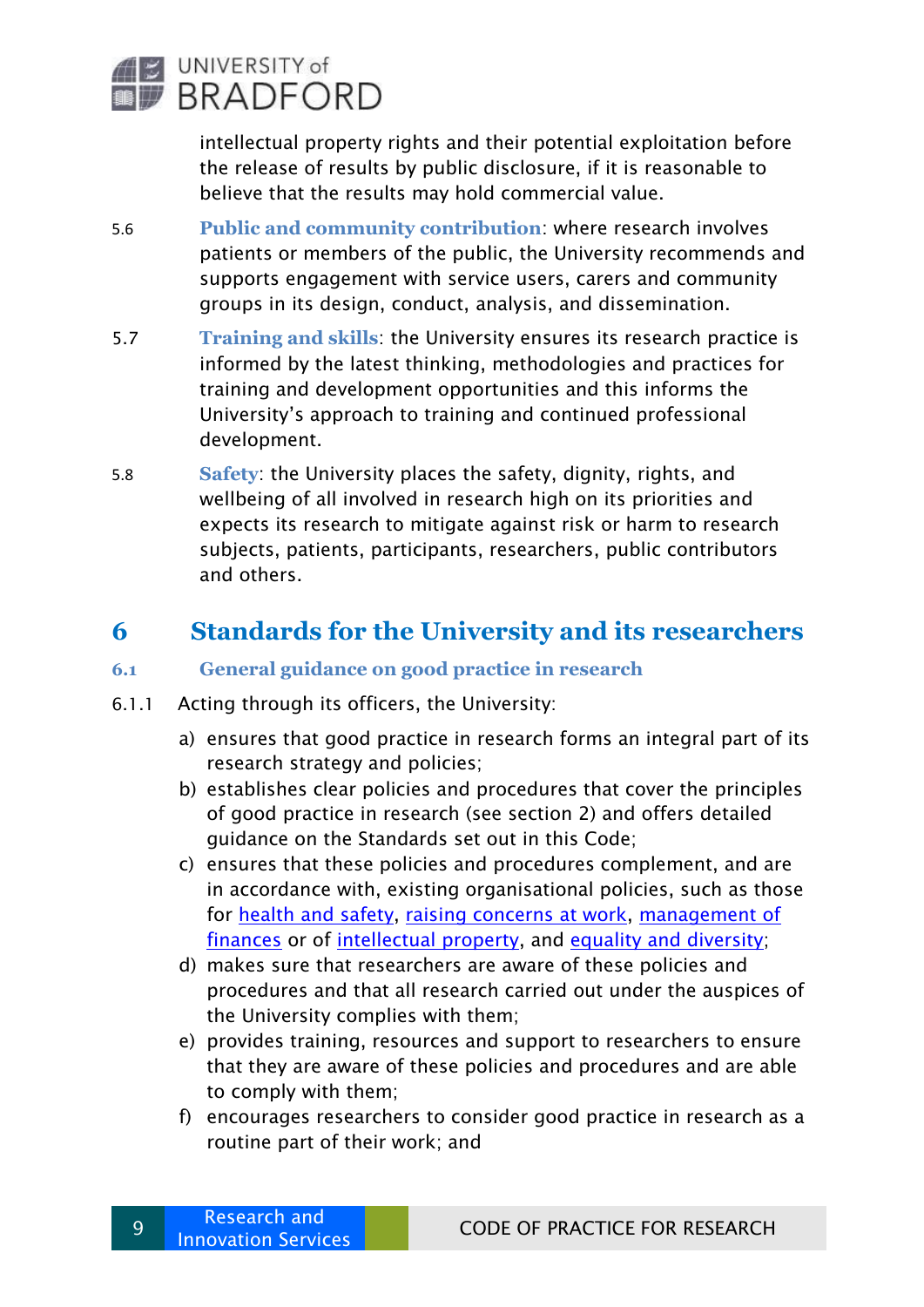

- g) monitors these measures for suitability and effectiveness and reviews them where necessary.
- 6.1.2 Researchers should:
	- a) recognise their responsibility to conduct research of high ethical standards as outlined in the University's [Research Ethics Policy;](https://unibradfordac.sharepoint.com/sites/research-and-knowledge-transfer-support-intranet/SitePages/Ethics-University-Policy-%26-Procedure.aspx?web=1https://www.bradford.ac.uk/rkts/research-support/ethics/)
	- b) be aware of the University's [policies and procedures](https://www.bradford.ac.uk/governance/policies-and-statements/) on good practice in research;
	- c) make sure their research complies with these policies and procedures by seeking guidance from the owners of these documents where necessary;
	- d) adhere with learned societies, professional bodies and funders policies and procedures on good practice in research;
	- e) work with the University to ensure that they have the necessary training, resources, and support to carry out their research; and
	- f) suggest to their managers and to the University how guidance on good practice in research might be developed or revised.
- 6.1.3 The University and its researchers must comply with all legal and ethical requirements and other guidelines that apply to their research. This includes submitting research proposals for ethics review where appropriate and abiding by the outcome of that review. They should also ensure that research projects are approved by all applicable bodies: ethical, regulatory, or otherwise. Researchers must adhere to [University procedures for ethical review and](https://unibradfordac.sharepoint.com/sites/research-and-knowledge-transfer-support-intranet/SitePages/Homepage-Ethics.aspx?web=1)  [approval.](https://unibradfordac.sharepoint.com/sites/research-and-knowledge-transfer-support-intranet/SitePages/Homepage-Ethics.aspx?web=1) For guidance on all legal matters relating to research, researchers should contact [RaIS Contract Managers.](https://unibradfordac.sharepoint.com/sites/research-and-knowledge-transfer-support-intranet/SitePages/Contracts-and-Agreements.aspx)
- 6.1.4 When conducting, or collaborating in, research in other countries, University researchers must comply with the legal and ethical requirements existing in the UK and in the countries where the research is conducted. Similarly, researchers based abroad who participate in UK-hosted research projects should comply with the legal and ethical requirements existing in the UK as well as those of their own country. Advice on international research may be obtained from [UKRI.](https://www.ukri.org/research/international/international-collaboration/) See also sections 6.5.1 and 6.8.2
- 6.1.5 The University and its researchers will ensure that all research projects have sufficient arrangements for insurance, liabilities and indemnity prior to the research being conducted. The University's insurance covers public and professional liabilities to levels sufficient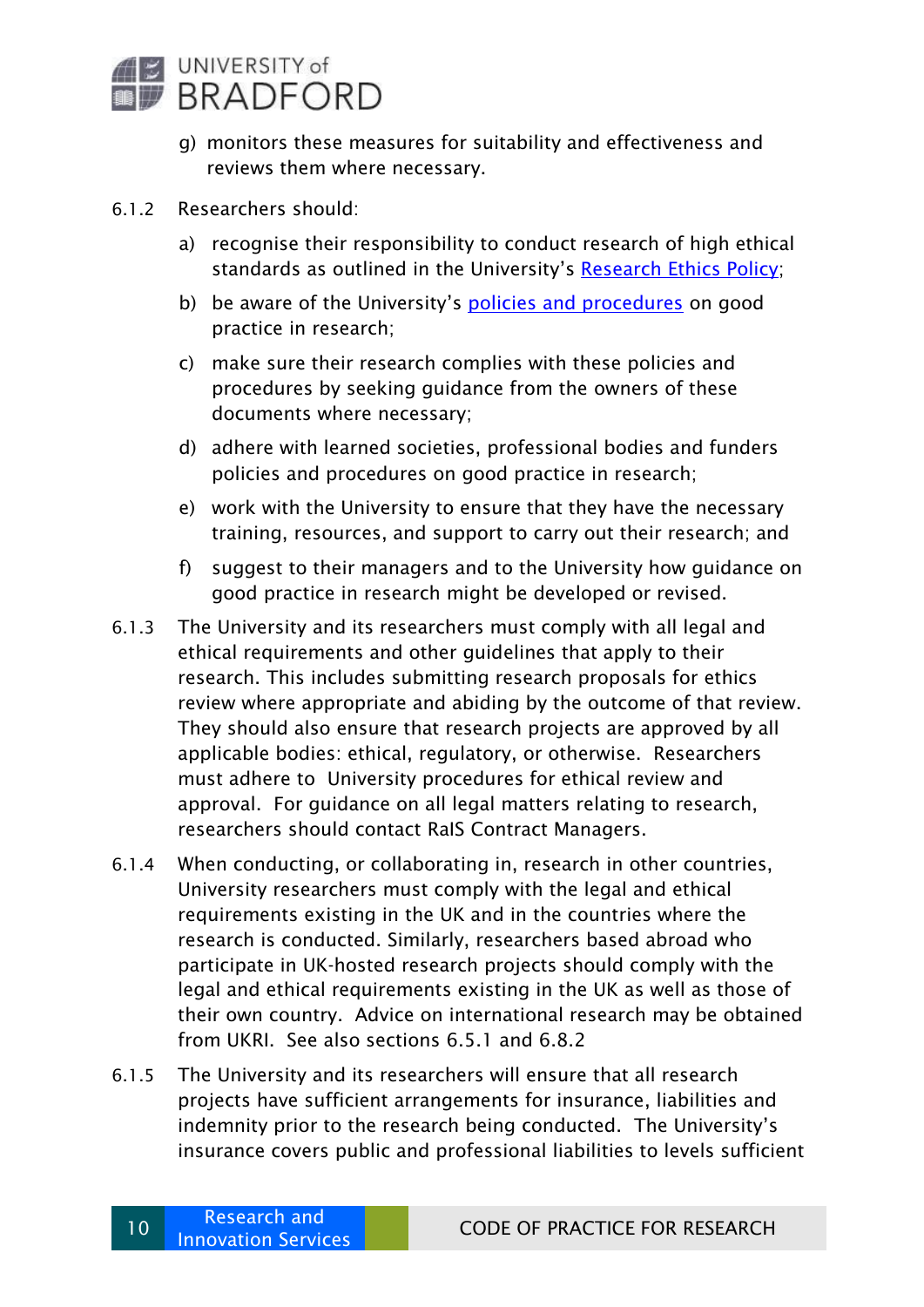

for most research activities conducted in good faith. The University also seeks limitation of liability and an appropriate distribution of indemnity in contractual agreements with external stakeholders in research projects. Guidance on University procedure for insurance can be found [here.](https://www.bradford.ac.uk/finance/finance-teams-contacts-and-services/insurance/)

6.1.6 The University reserves the right to withhold permission for its staff to engage in research contracts with certain funding bodies/companies. In certain cases, permission may need to be obtained from the Vice-Chancellor. Guidance is available from [RaIS.](https://unibradfordac.sharepoint.com/sites/research-and-knowledge-transfer-support-intranet/SitePages/Business.aspx?web=1)

#### <span id="page-10-0"></span>**6.2 Leadership and supervision**

- 6.2.1 The University promotes and maintains an environment which fosters and supports research of high ethical standards, mutual co-operation, professionalism, and the open and honest exchange of ideas. The [Academic Workload Model,](https://unibradfordac.sharepoint.com/sites/human-resources-intranet/SitePages/Academic-WorkLoadPlan.aspx) for example, is equality impact assessed to identify and address any potential issues of discrimination. Researchers should ensure that good conduct in research is promoted and inappropriate conduct is identified and addressed.
- 6.2.2 Principal Investigators (PIs) should be sensitive to the needs of staff, students, and visitors to research laboratories and facilities, particularly those who may associate with one or more equality groups. PIs should seek to eliminate unlawful discrimination, harassment, and victimisation, intended or otherwise, and other conduct prohibited by the Public Sector Equality Duty (2010) in relation to the nine protected characteristics of age, disability, gender reassignment, marriage and civil partnership, pregnancy and maternity, race, religion and belief, sex, and sexual orientation.
- 6.2.3 The University is committed to providing direction and supervision of research and researchers, setting out clear lines of accountability for the University and management of research. The University provides support to supervisors and researchers in meeting the legal and ethical requirements of conducting research. It encourages the career development of its researchers and provides training and mentoring of new researchers. The University will also offer training and support to those charged with the supervision and development of other researchers. The University supports the principles of [the Concordat](https://www.bradford.ac.uk/research/research-integrity/) to Support the [Career Development of Researchers.](https://www.bradford.ac.uk/research/research-support/)
- 6.2.4 Researchers involved in the supervision and development of other researchers should be aware of their responsibilities and ensure that they have the necessary training, time, and resources to carry out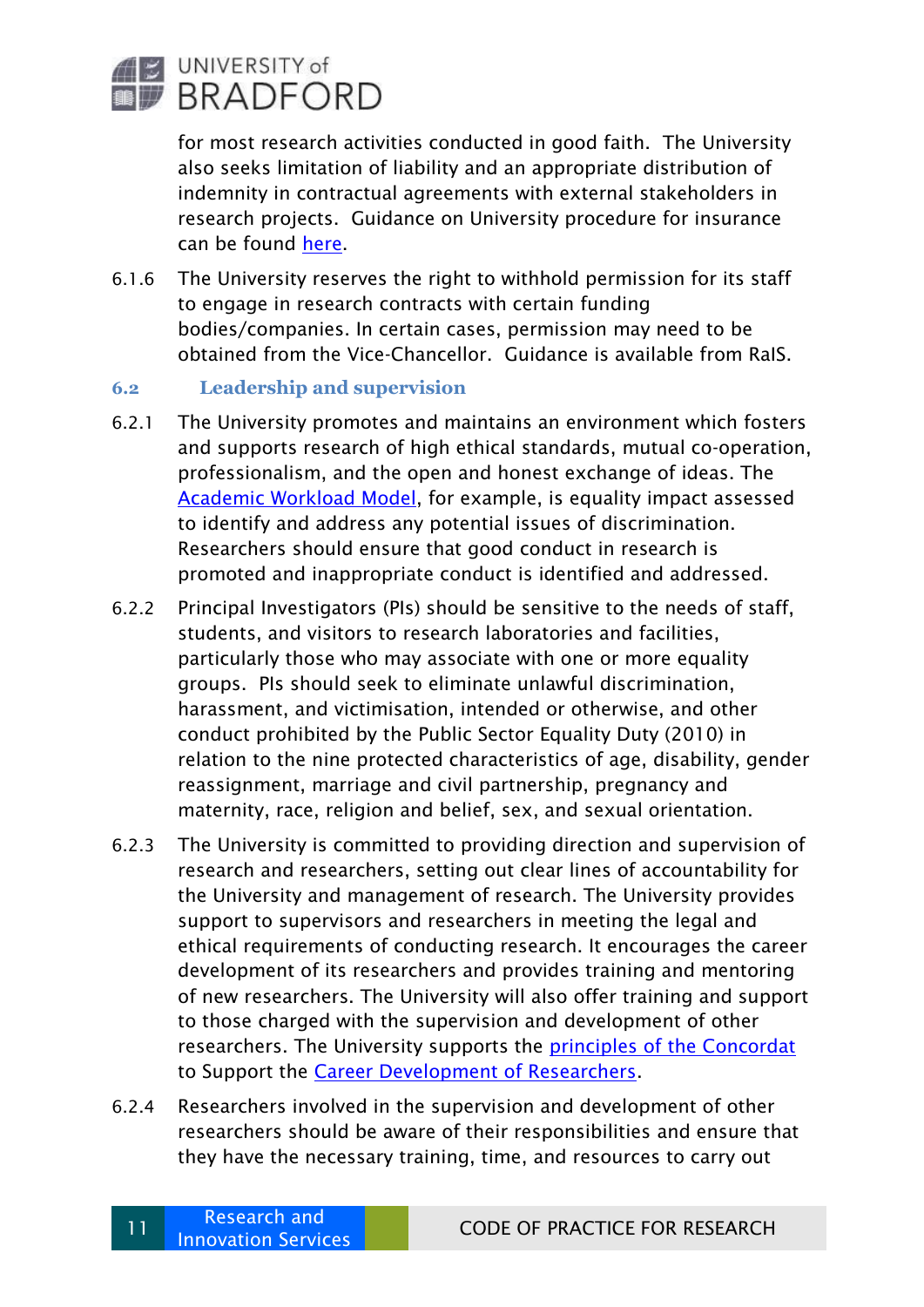

that role, and request support if required. Guidance for research [student supervisors](https://unibradfordac.sharepoint.com/sites/research-students-intranet/SitePages/Students-and-supervisors.aspx) is available.

#### <span id="page-11-0"></span>**6.3 Training and mentoring**

- 6.3.1 The University provides training for researchers to enable them to carry out their duties and develop their knowledge and skills throughout their career. This includes training in the responsible design, conduct and dissemination of research. It provides support to researchers in identifying unmet needs for training and development. The University provides training for mentors and connects them with new researchers to assist in their training and career development. It also provides career development and educational opportunities for researchers who are more established in their careers. As stated in 3.2.3, the University supports the principles of the Concordat to Support the Career Development of Researchers and the associated *Vitae* programme.
- 6.3.2 The University provides specific support for student researchers at undergraduate, postgraduate taught, and postgraduate research levels. All the University's student researchers are provided with information on the standards and organisation policies and procedures they are expected to comply with at induction. All students sign up to the [student contract.](https://www.bradford.ac.uk/student-contract/)
- 6.3.3 Researchers should undergo training to carry out their duties and to develop their knowledge and skills throughout their career, repeating training where necessary to ensure that skills are kept up to date. An example is Good Clinical Practice (GCP) training, which is the standard to which clinical research is conducted and which should be renewed on a periodical basis. Researchers should identify needs for training when they arise and report them to their manager or other appropriate person as identified by the University.

#### <span id="page-11-1"></span>**6.4 Research design**

- 6.4.1 When designing research projects, researchers should ensure that:
	- a) The proposed research addresses pertinent question(s) and is designed either to add to existing knowledge about the subject in question or to develop methods for research into it;
	- b) the design of the study is appropriate for the question(s) being asked, addresses the most important potential sources of bias, reflects input from public contributors where relevant, and ensures the potential benefit is commensurate with the effort and expenditure;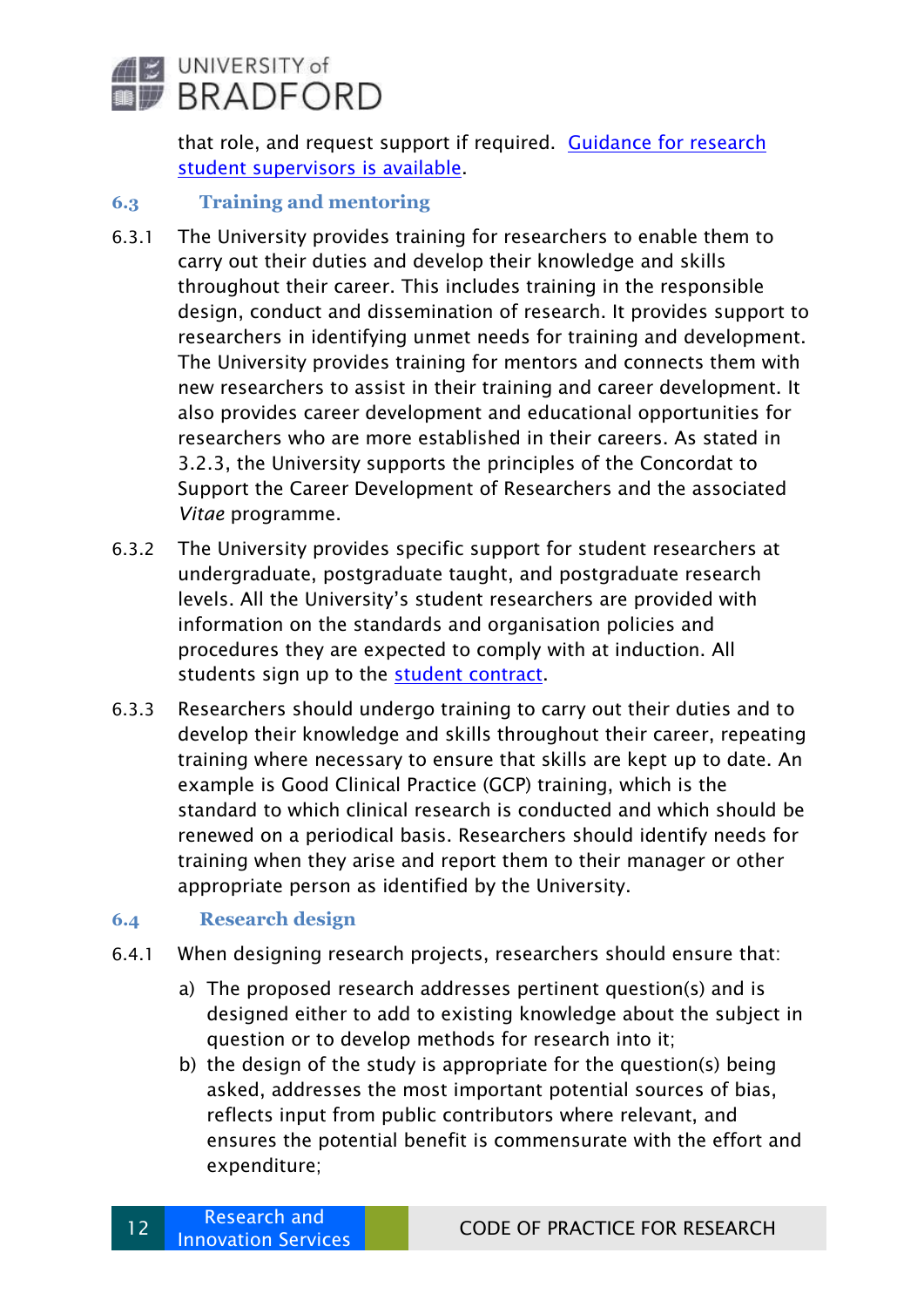

- c) the design and conduct of the study, including how data will be gathered, analysed and managed, are set out in detail in a prespecified research plan or protocol;
- d) all necessary skills and experience will be available to carry out the proposed research, in the proposed research team, with public contributors, or through collaboration with specialists in relevant fields;
- e) sufficient resources will be available to carry out the proposed research and that these resources meet all relevant standards
- f) sufficient regard is paid to the specific needs of researchers and participants, including appropriate payment for public contributors under [INVOLVE payment guidance;](https://www.nihr.ac.uk/documents/reward-and-recognition-for-public-contributors-a-guide-to-the-payment-of-fees-and-expenses/12248) and
- g) any issues relating to the above are resolved as far as possible prior to the start of the research.
- 6.4.2 Researchers must take appropriate action once they have planned a study to determine:
	- a) whether there are any ethical issues and whether ethics review is required. The University Research Ethics Policy and procedures [can be found here.](https://unibradfordac.sharepoint.com/sites/research-and-knowledge-transfer-support-intranet/SitePages/Ethics-University-Policy-%26-Procedure.aspx?web=1https://www.bradford.ac.uk/rkts/research-support/ethics/)
	- b) the potential for risks to the University, the research, or the health, safety and well-being of researchers and research participants. [Health and Safety Guidance](https://bradford.service-now.com/hsw/search_results.do?sysparm_search=risk+assessment) can be found here.
	- c) what legal requirements govern the research? In the first instance, guidance on legal matters may be obtained from RaIS Contracts [Managers.](https://unibradfordac.sharepoint.com/sites/research-and-knowledge-transfer-support-intranet/SitePages/Contracts-and-Agreements.aspx)
- 6.4.3 Where the design of a study has been approved by ethics, regulatory or peer review, the University and researchers must ensure that any subsequent alterations to the design are subject to appropriate review to determine that they will not compromise the integrity of the research or any terms of consent previously given.
- 6.4.4 Researchers should use best endeavours to anticipate any risks that the proposed research might produce or results that could be misused for purposes that are illegal or harmful. Researchers will report any risks to, and seek guidance from, the appropriate person(s) within the University and take action to minimise those risks. In the first instance, researchers at the University should report anticipated risks to their Associate Dean (RKT). [The risk management](https://www.bradford.ac.uk/governance/policies-and-statements/)  [policy](https://www.bradford.ac.uk/governance/policies-and-statements/) can be found here.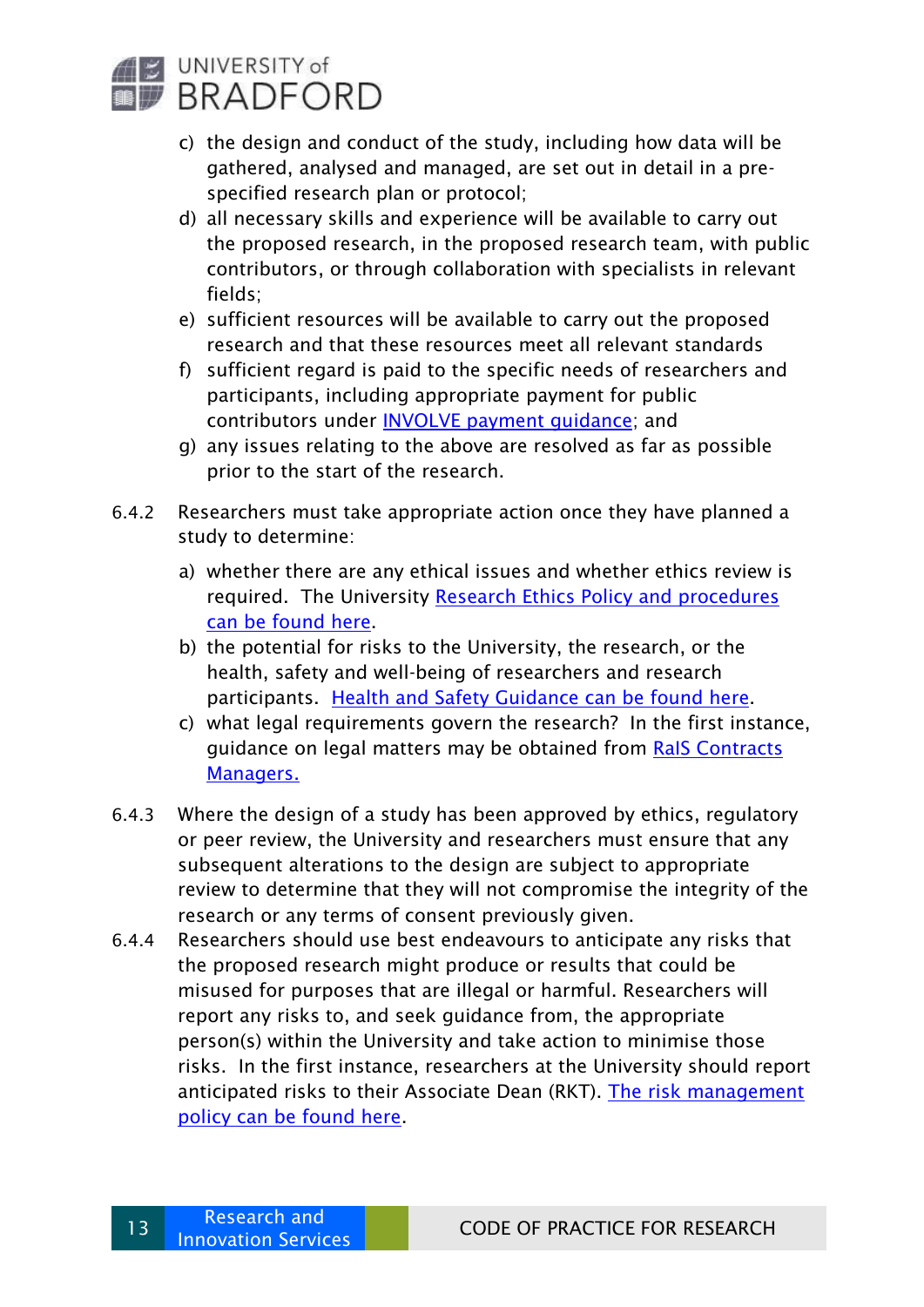

6.4.5 Researchers should be prepared to make research designs and raw datasets available to peer reviewers and journal editors when submitting research outputs for publication, subject to any embargo stipulated by funders.

#### <span id="page-13-0"></span>**6.5 Collaborative working**

- 6.5.1 Researchers should pay particular attention to projects which include participants from different countries or where work will be carried out in another country due to the additional legal and ethical requirements and other guidelines that may apply. See also sections 6.1.1 and 6.8.2.
- 6.5.2 The University works with partner organisations to ensure the agreement of, and compliance with, common standards and procedures for the conduct of collaborative research, including the resolution of any issues or problems that might arise and the investigation of any allegations of misconduct in research if they occur.
- 6.5.3 Researchers should be aware of the standards and procedures for the conduct of research followed by any organisations involved in collaborative research that they are undertaking. They should also be aware of any contractual requirements involving partner organisations, seeking guidance and assistance where necessary and reporting any concerns or irregularities to the appropriate person(s) as soon as they become aware of them.
- 6.5.4 Researchers should use best endeavours to anticipate any issues that might arise because of working collaboratively and agree jointly in advance how they might be addressed, communicating any decisions to all members of the research team. Agreement should be sought on the specific roles of the researchers involved in the project and on issues relating to intellectual property, publication, and the attribution of authorship, recognising that, subject to legal and ethical requirements, roles and contributions may change during the time span of the research.

#### <span id="page-13-1"></span>**6.6 Conflicts of interest**

6.6.1 Researchers should recognise that conflicts of interest (i.e. personal or institutional considerations, including but not limited to financial matters) can inappropriately affect research. Conflicts of interest should be identified, declared and addressed in order to avoid poor practice or potential misconduct in research.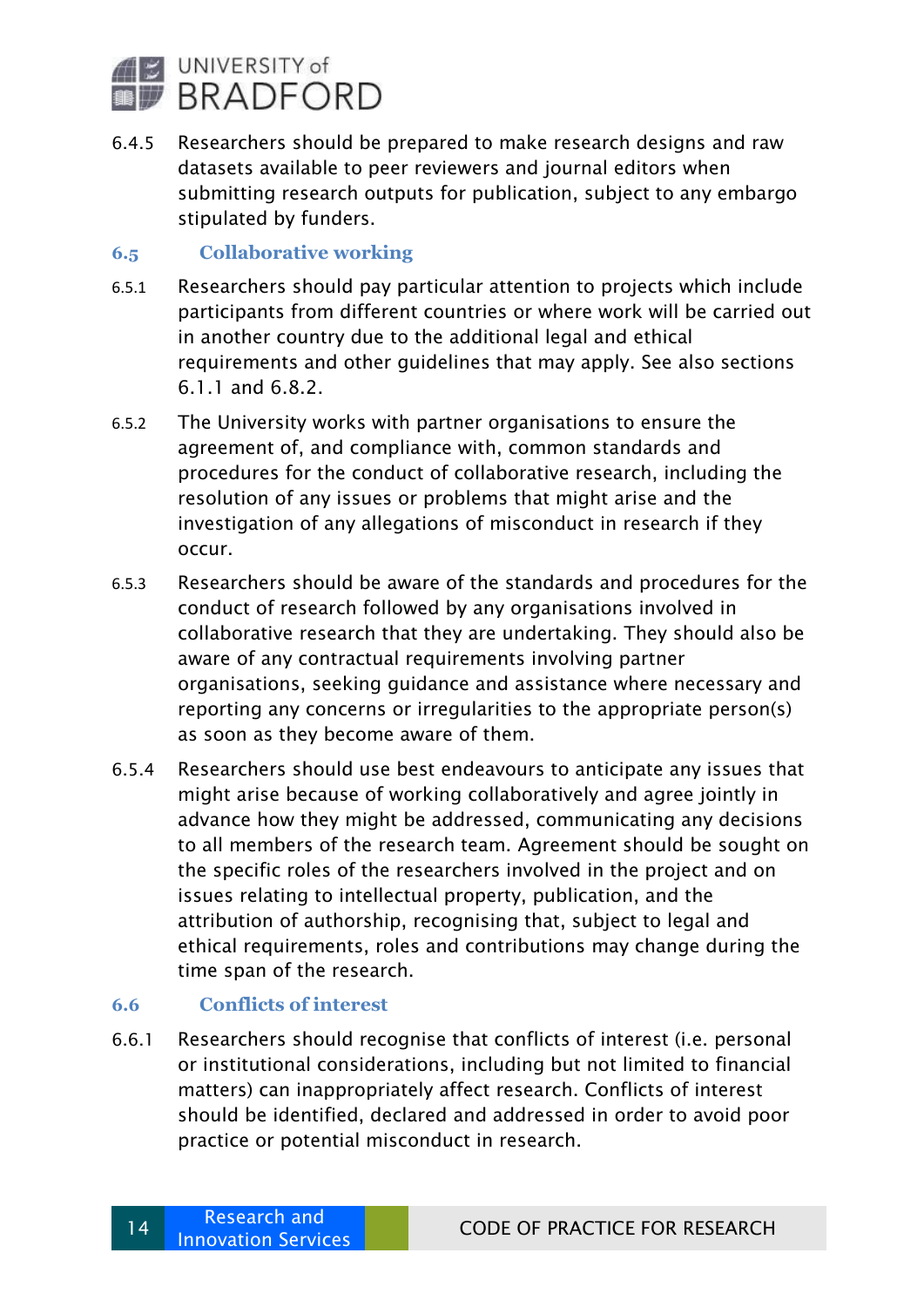

- 6.6.2 When addressing a conflict of interest, researchers should decide whether it is of a type and severity that poses a risk of fatally compromising the validity or integrity of the research, in which case they must not proceed with the research, or whether it can be adequately addressed through declarations and/or special safeguards relating to the conduct and reporting of the research.
- 6.6.3 The University will have a clearly written and accessible policy for addressing conflicts of interest, including guidance for researchers on how to identify, declare and address conflicts of interest, and should disseminate and explain the policy to researchers. The University will ensure that researchers understand the importance of recognising, disclosing, and addressing conflicts of interest in the conduct and reporting of research.
- 6.6.4 The University will comply with the requirements of its policy for addressing conflicts of interest, as well as any external requirements relating to conflicts of interest, such as those of funding bodies. The Deputy Vice-Chancellor (Research, Innovation & Engagement), Deans of Faculty and other senior staff should be aware of potential or actual conflicts of interest at the institutional level and disclose them when they arise so that they can be addressed.
- 6.6.5 Researchers must comply with University policies for addressing conflicts of interest, as well as any external requirements relating to conflicts of interest, such as those of funding bodies. This should include declaring any potential or actual conflicts of interest relating to their research to the Principal Investigator or supervisor; relevant ethics manager; and when reporting their findings at meetings or in publications. Conflicts of interest should be disclosed as soon as researchers become aware of them.
- 6.6.6 Researchers must agree to abide by any direction given by the University or any relevant ethics committee in relation to a conflict of interest.

#### <span id="page-14-0"></span>**6.7 Collection and retention of data**

6.7.1 Researchers must comply with all legal, ethical, funding body and organisational requirements for the collection, use, re-use and storage of data, especially personal data, where particular attention should be paid to the requirements of [data protection legislation.](https://www.gov.uk/data-protection) They should maintain confidentiality where undertakings have been made to third parties or to protect intellectual property rights. Researchers should ensure that research data relating to publications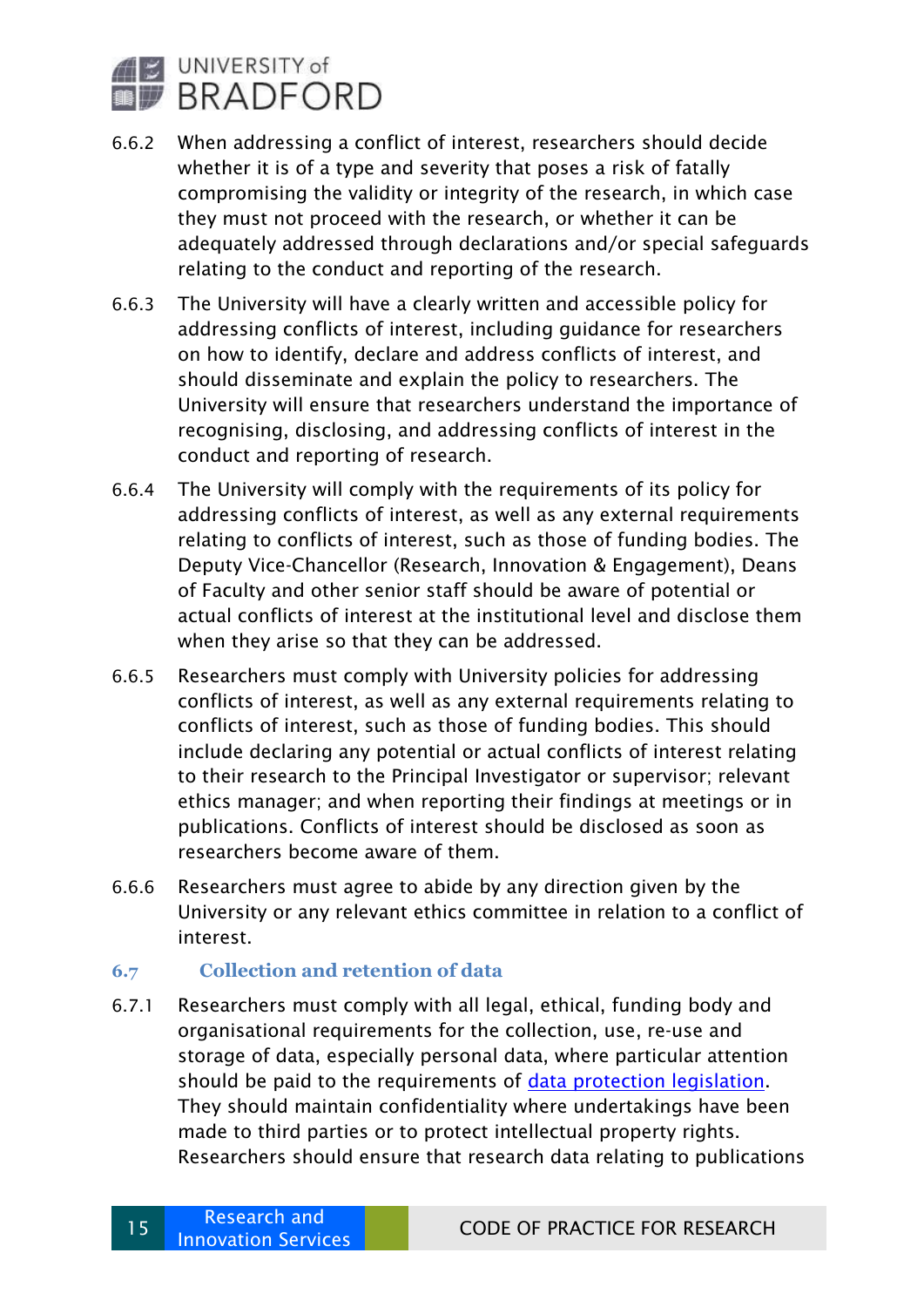

is available for discussion with other researchers, subject to any existing agreements on confidentiality.

- 6.7.2 Researchers should consider how data will be gathered, analysed, and managed, and how and in what form relevant data will eventually be made available to others, at an early stage of the design of the project.
- 6.7.3 Researchers should collect data accurately, efficiently, and according to the agreed design of the research project and ensure that it is stored in a secure and accessible form.
- 6.7.4 Where research is funded by an external organisation, the University requires researchers to adhere to the requirements set out by that organisation both for preparing data management plans prior to bid submission and for subsequent data management during the lifetime of the research project.
- 6.7.5 Guidance on the data management and retention policies of many of the University's important funders have been collated by the Data Curation Centre. The University's [Research Data](https://unibradfordac.sharepoint.com/sites/research-and-knowledge-transfer-support-intranet/SitePages/Research-Data-Management.aspx) Management [Guidance can be found here.](https://unibradfordac.sharepoint.com/sites/research-and-knowledge-transfer-support-intranet/SitePages/Research-Data-Management.aspx)
- 6.7.6 Where the research is not funded by an external organisation or where the funding body does not have its own retention policies, researchers should adhere to the University's default position for the retention of research data. The University's records retention documentation is published on the [University intranet.](https://unibradfordac.sharepoint.com/sites/information-governance-intranet/SitePages/Records-Management.aspx)
- 6.7.7 Research data and records relating to the process of conducting research should be kept in a form that permits reuse as far as is possible. At the onset permission for data re-use should be sought from the data owner or study participant.
- 6.7.8 If research data is to be deleted or destroyed, either because its agreed period of retention has expired or for legal or ethical reasons, it should be done so in accordance with all legal, ethical, research funder and organisational requirements and with particular concern for confidentiality and security.

#### <span id="page-15-0"></span>**6.8 Research involving people, their tissues and/or their data**

6.8.1 Members of the public may contribute to research in several ways: as active co-investigators, with design and execution responsibilities; as human participant subjects of observation; as the sources of tissue samples and/or personal data; and/or as expert-by-experience contributors to research governance and oversight.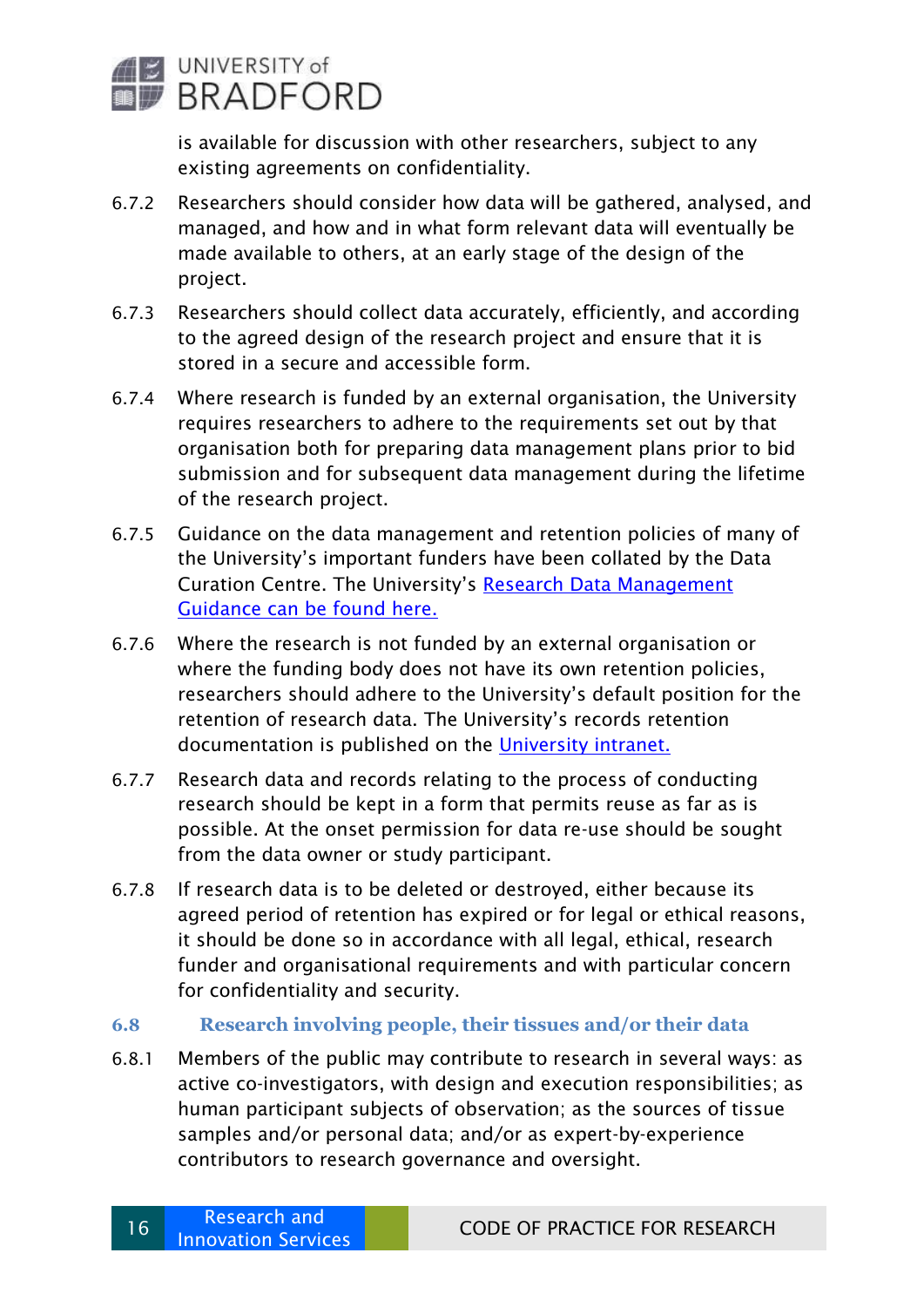

- 6.8.2 Principal Investigators should consider engaging members of the public in research wherever relevant at the earliest appropriate stage of research planning. They should ensure that necessary resources are available for engaging public contributors, including budget to compensate for time and expenses as appropriate. Advice on these topics is available from Faculty-based leads for public and patient involvement in research and from the RaIS [Research Support Team.](https://unibradfordac.sharepoint.com/sites/research-and-knowledge-transfer-support-intranet/SitePages/Meet-the-Research-Innovation-Team.aspx?web=1)
- 6.8.3 Researchers must make sure that any research involving human participants, human material or personal data complies with all legal and ethical requirements and other applicable guidelines. Due regard should be paid at all times to the University's [Equality, Diversity and](https://unibradfordac.sharepoint.com/sites/planning-intranet/SitePages/University-Strategies.aspx)  [Inclusion](https://unibradfordac.sharepoint.com/sites/planning-intranet/SitePages/University-Strategies.aspx) (EDI) sub-strategy; from research design, to implementation phase, and to dissemination of outputs. Appropriate care should be taken when research projects involve: vulnerable groups, and covert studies or other forms of research which do not involve full disclosure to participants. The dignity, rights, safety and well-being of participants should be the primary consideration in any research study. Research should be initiated and continued only if the anticipated benefits justify the risks involved. [University guidance on](https://unibradfordac.sharepoint.com/sites/research-and-knowledge-transfer-support-intranet/SitePages/Homepage-Ethics.aspx?web=1)  [research ethics](https://unibradfordac.sharepoint.com/sites/research-and-knowledge-transfer-support-intranet/SitePages/Homepage-Ethics.aspx?web=1) can be found here. External sources should also be referred to as appropriate: work involving NHS National Research [Ethics Service,](https://www.hra.nhs.uk/about-us/committees-and-services/res-and-recs/) and the [Human Tissue Authority](https://www.hta.gov.uk/) where work involves the storage of specific human tissues.
- 6.8.4 When conducting, or collaborating in, research in other countries, University researchers should comply with the legal and ethical requirements existing in the UK and in the countries where the research is conducted.
- 6.8.5 The University and its researchers must ensure the confidentiality and security of: personal data relating to human participants in research; and human material involved in research projects. University guidance on compliance with the General [Data Protection Regulation](https://www.bradford.ac.uk/data-protection/) and the [Freedom of Information Act.](https://www.bradford.ac.uk/freedom-of-information/)
- 6.8.6 The University and its researchers working with, for, or under the auspices of, any of the UK Departments of Health and/or the National Health Service must adhere to all relevant guidelines, for example the Health Research A[uthority's UK Policy Framework for Health and](https://www.hra.nhs.uk/planning-and-improving-research/policies-standards-legislation/uk-policy-framework-health-social-care-research/)  [Social Care Research,](https://www.hra.nhs.uk/planning-and-improving-research/policies-standards-legislation/uk-policy-framework-health-social-care-research/) the [National Research Ethics Service's Guidance](https://www.hra.nhs.uk/about-us/committees-and-services/res-and-recs/research-ethics-service/)  [for Applicants,](https://www.hra.nhs.uk/about-us/committees-and-services/res-and-recs/research-ethics-service/) the [NHS ethics decision tool,](http://www.hra-decisiontools.org.uk/ethics/) the [NHS REC and HRA](https://www.hra.nhs.uk/)  [approval,](https://www.hra.nhs.uk/) [local research and development departments,](http://www.westyorksrd.nhs.uk/) and [applying](https://www.nihr.ac.uk/about-us/CCF/policy-and-standards/research-passports.htm)  [for research passport \(if NHS\).](https://www.nihr.ac.uk/about-us/CCF/policy-and-standards/research-passports.htm)The University and its researchers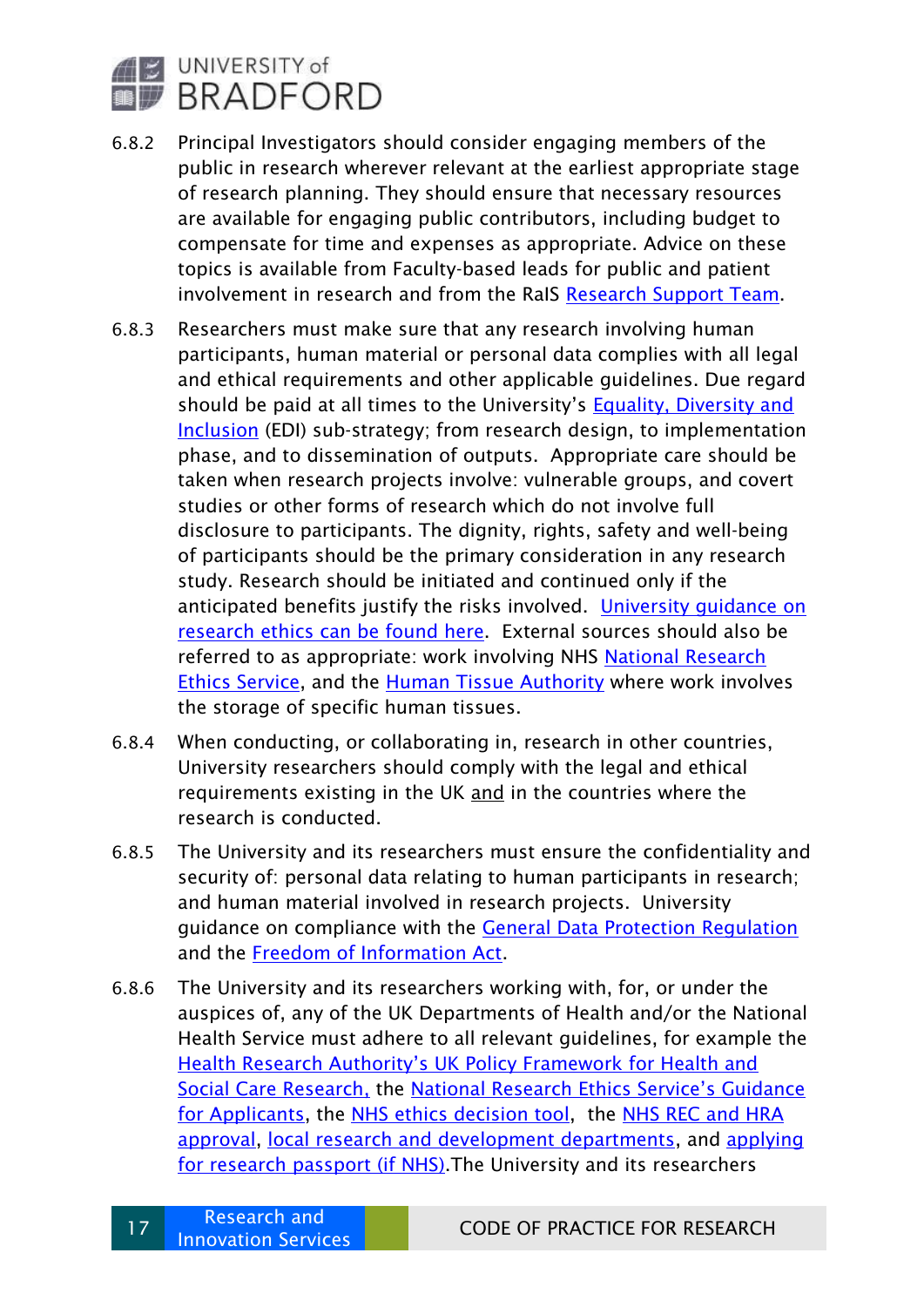

involved in clinical trials on medicinal products for human use should comply with the principles of [Good Clinical \(Research\) Practice: HRA.](https://www.hra.nhs.uk/planning-and-improving-research/policies-standards-legislation/good-clinical-practice/)

- 6.8.7 Researchers must submit research projects involving human participants, human material or personal data for review by relevant ethics panels/committees and abide by the outcome of those reviews. They must also ensure that such research projects have been approved by all applicable bodies, ethical, regulatory or otherwise. [University guidance on research ethics](https://unibradfordac.sharepoint.com/sites/research-and-knowledge-transfer-support-intranet/SitePages/Homepage-Ethics.aspx?web=1) can be found here. External sources should also be referred to as appropriate: work involving NHS [\(National Research Ethics Service\)](https://www.hra.nhs.uk/about-us/committees-and-services/res-and-recs/) and the [Human Tissue Authority](https://www.hta.gov.uk/) where work involves the storage of specific human tissues.
- 6.8.8 Researchers on projects involving human subjects must satisfy themselves that participants are able, by the provision of adequate accurate information in an appropriate form through suitable procedures, to give informed consent, having regard to the needs and capacities of vulnerable groups, such as the elderly, children, people for whom English is a second language, or those with mental illness and dementia. Public contributors may, for example, check draft information for appropriateness and Easy English. Where relevant, the provisions of the [Mental Capacity Act 2005](https://www.legislation.gov.uk/ukpga/2005/9/pdfs/ukpga_20050009_en.pdf) must be considered carefully.
- 6.8.9 Researchers should inform research participants that data gathered during research may be disseminated not only in a report but also in different forms for academic or other subsequent publications and meetings, albeit not in an identifiable form, unless previously agreed to, and subject to limitations imposed by legislation or any applicable bodies, ethical, regulatory or otherwise. University guidance on compliance with the [General Data Protection Regulation](https://www.bradford.ac.uk/data-protection/) and the [Freedom of Information Act](https://www.bradford.ac.uk/freedom-of-information/) can be found here.
- 6.8.10 Researchers who are members of a regulated profession must ensure that research involving human participants, human material or personal data complies with any standards set by the body regulating their profession.
- 6.8.11 Researchers have a duty to publish the findings of all clinical research involving human participants. In addition, it is government policy to promote public access to information about any research and research findings affecting health and social care, including the principle that trials should appear on public registers. In this context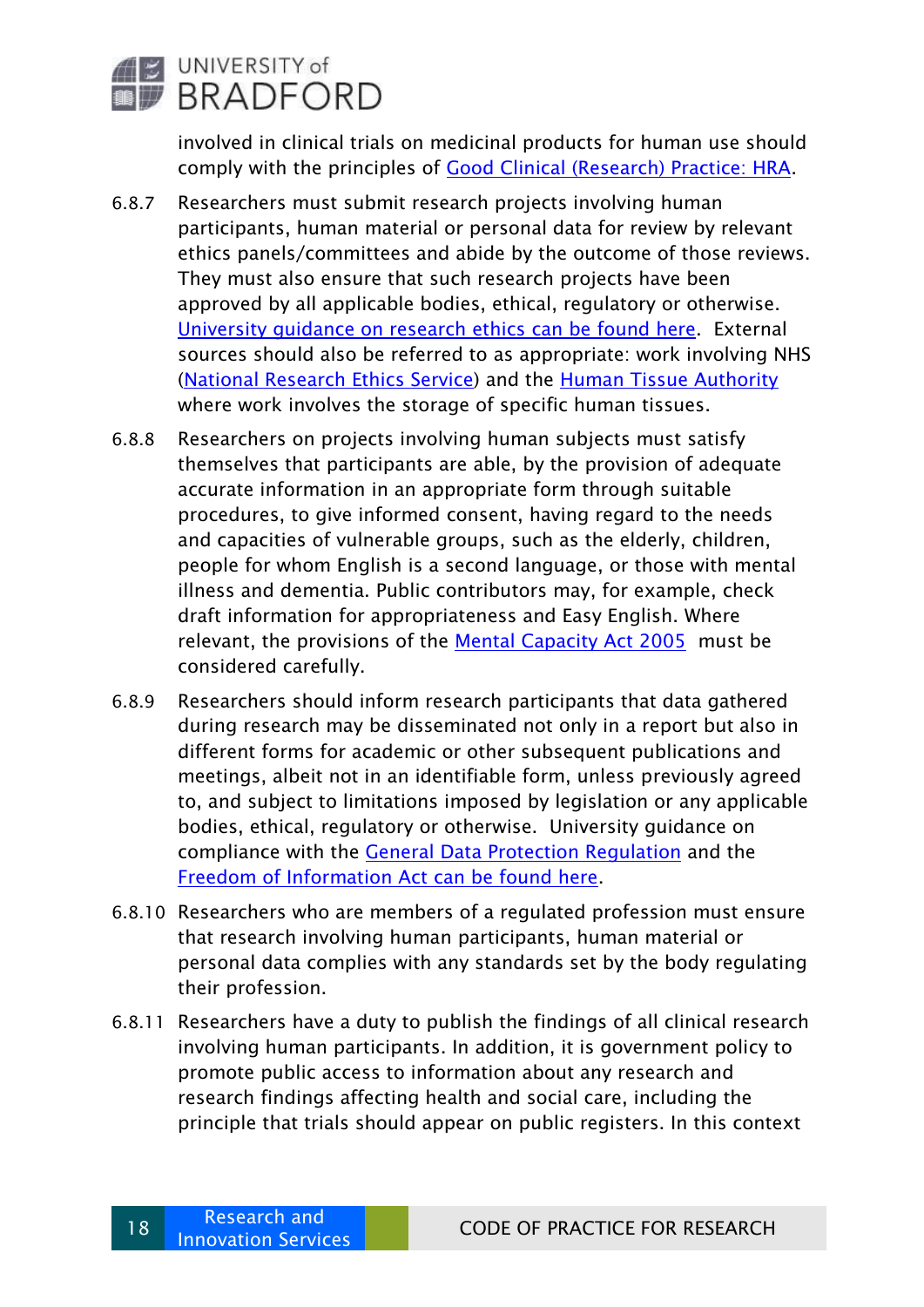

"trials" means all comparative studies of health interventions, not just ones conducted in a clinical setting.

6.8.12 If researchers consider that human participants in research are subject to unreasonable risk or harm, they must report their concerns to their manager, or other appropriate person as identified by the University, and, where required, to the appropriate regulatory authority [\(Public Interest Disclosures Code of Practice\)](https://www.bradford.ac.uk/governance/policies-and-statements/whisteblowing-public-interest-disclosure-code-of-practice/). Similarly, concerns relating to the improper and/or unlicensed use or storage of human material, or the improper use or storage of personal data, should be reported.

#### <span id="page-18-0"></span>**6.9 Research involving animals**

- 6.9.1 All aspects of research involving animals at the University of Bradford are overseen by the Animal Welfare and Ethical Review Body (AWERB) and projects must be submitted for review by AWERB as part of the licence application and ongoing review process. Decisions of the AWERB are absolute and researchers must abide by the outcome of that review process. Contact with AWERB is via the University's Home Office Liaison Contact [\(AWERB@bradford.ac.uk\)](mailto:AWERB@bradford.ac.uk).
- 6.9.2 Researchers must ensure that research involving animals (including the use of animal tissues), adheres to all legal and ethical requirements and other applicable guidelines. Initial advice can be sought internally from the University's Home Office Liaison Contact [\(AWERB@bradford.ac.uk\)](mailto:AWERB@bradford.ac.uk).
- 6.9.3 Researchers should consider the opportunities for replacement, reduction, and refinement in accordance with the Animals (Scientific Procedures) Act and should refer to [relevant guidance from the Home](https://www.gov.uk/guidance/research-and-testing-using-animals)  [Office](https://www.gov.uk/guidance/research-and-testing-using-animals) when planning their work.
- 6.9.4 Work involving Genetically Altered Animals is covered by the Genetically Modified Organisms (Contained Use) Regulations 2014 and should also be referred to the Biological Safety Officer at planning stage.
- 6.9.5 The University adheres to the [Concordat on Openness on Animal](http://concordatopenness.org.uk/)  [Research.](http://concordatopenness.org.uk/) If researchers consider that animals involved in research are subject to unreasonable risk or harm, they must report their concerns to their manager or other appropriate person as identified by their University, and, where required, to the appropriate regulatory authority. The [Public Interest Disclosures Code of Practice](https://www.bradford.ac.uk/governance/policies-and-statements/whisteblowing-public-interest-disclosure-code-of-practice/) can be found here.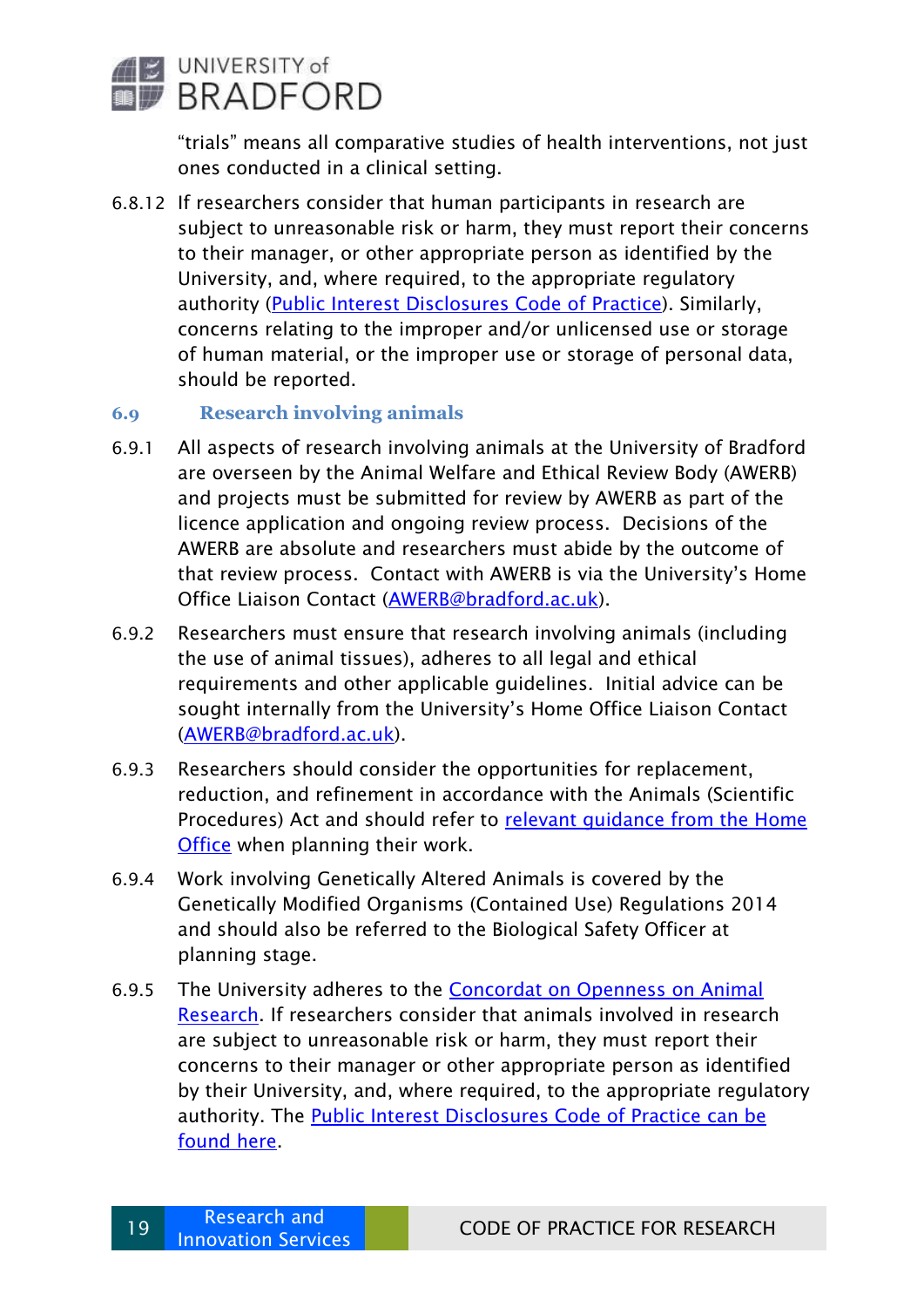

#### <span id="page-19-0"></span>**6.10 Health and safety**

- 6.10.1 Researchers must ensure that all research carried out under their auspices, or for which they are responsible, fulfils all requirements of health and safety legislation and good practice. They should bear in mind that certain types of research, for example social research in a conflict zone, can present issues of health and safety.
- 6.10.2 Researchers should ensure that all research which involves potentially hazardous or harmful material, or which might cause harm to the environment complies with all legal requirements and other applicable guidelines. University [Health and Safety Policies can be](https://bradford.service-now.com/hsw/search_results.do?sysparm_search=health+and+safety+policy)  [found here.](https://bradford.service-now.com/hsw/search_results.do?sysparm_search=health+and+safety+policy) [The University's H&S guidance on overseas travel](https://bradford.service-now.com/hsw/search_results.do?sysparm_search=overseas+travel+procedures) can be found here. Researchers should also refer to the [Foreign and](https://www.gov.uk/foreign-travel-advice)  [Commonwealth Office website](https://www.gov.uk/foreign-travel-advice) to check for travel alerts.
- 6.10.3 Faculties must ensure that the working environment is appropriate for safe operation of equipment, maintenance of sample quality and integrity, and good working practices. Special facilities which are used (e.g. fume cupboards, microbiological safety cabinets) must be checked and maintained regularly. All equipment should be appropriate for the measurements to be made, calibrated if necessary and be in good working condition and fit for purpose. Suitable records of calibration and maintenance should be kept.

#### <span id="page-19-1"></span>**6.11 Intellectual property**

- 6.11.1 Intellectual property (IP) is a legal concept that supports the translation of ideas into many forms of societal impact. It includes but is not limited to: research data and other findings of research; ideas, processes, software, hardware, apparatus and equipment; substances and materials; and artistic and literary works, including academic and scientific publications. IP rights are tradeable assets, typically allowing owners a time-limited monopoly within applicable jurisdictions on the commercial application of the underlying IP. These assets have commercial value, and maximising this value underpins much business investment in research.
- 6.11.2 Where commercially relevant research results are properly protected, e.g. through patenting, researchers maximise the likelihood of their results attracting interest and further investment from industry, leading to additional funding for their research and to real-world benefits for people and companies. (By the same token, protection confers control over access to new technology, to mitigate risks of misapplication by the private sector.) The University's IP and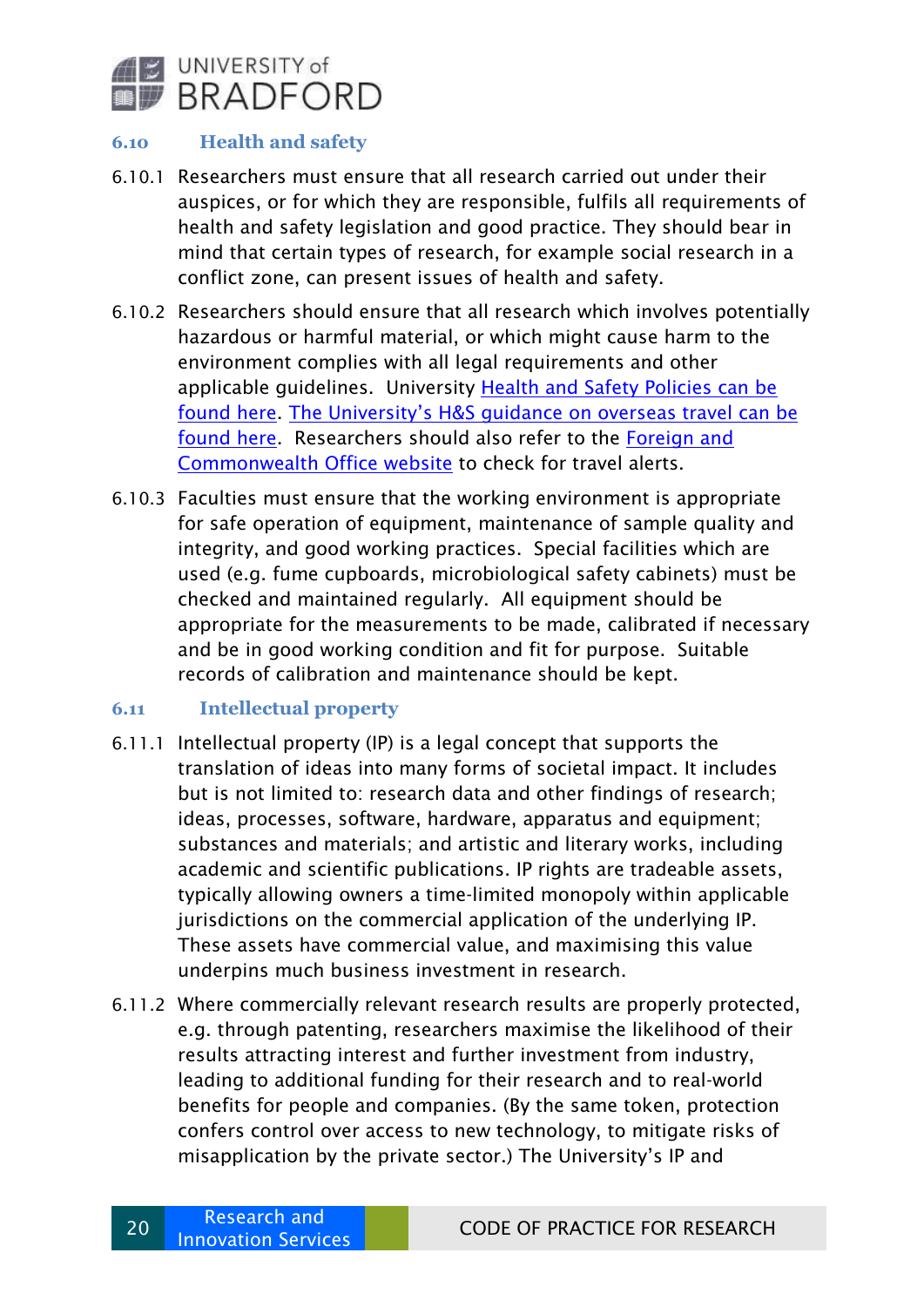

commercialisation strategy and associated policies set out its approach to supporting beneficial societal and economic impact through IP. This includes the sharing of any financial rewards of IP commercialisation between inventors and the University. Further guidance on IP can be obtained from [RaIS.](https://unibradfordac.sharepoint.com/sites/research-and-knowledge-transfer-support-intranet/SitePages/Enterprise-and-Commercialisation.aspx)

- 6.11.3 Researchers should ensure that any contracts or agreements relating to research include provision for ownership and use of both arising and pre-existing, background IP. While background IP is brought to all projects by researchers and collaborators, researchers should also consider whether IP belonging to a third party is to be utilised in the project and whether permission is required from the owner.
- 6.11.4 Researchers should not disclose the findings of research when this might invalidate any commercial advantage in arising IP or infringe third party rights. The University presumes, however, that any IP discovered or developed using public or charitable funds should be disseminated publicly to have a beneficial effect on society at large. This presumption is compatible with the patenting process if public disclosure is delayed until a patent filing has been made. The presumption may be rebutted where there is an express restriction placed on any such dissemination in the terms and conditions under which the research takes place. Any delay in publication and dissemination pending protection of intellectual property should be kept to a minimum.
- 6.11.5 The University and its researchers will comply with any additional conditions relating to intellectual property required by funding bodies and researchers should ensure that they are conversant with the conditions of their funding body.
- 6.11.6 The University's IP policy sets out its approach to diverse types of IP in more detail. For example, the University normally waives its ownership of copyright of articles prepared for publication in journals or books.
- 6.11.7 Researchers should use best endeavours to anticipate any issues that might arise relating to IP at the earliest opportunity and agree jointly in advance how they might be addressed, communicating any decisions to all members of the research team. Further guidance on IP can be obtained from [RaIS.](https://unibradfordac.sharepoint.com/sites/research-and-knowledge-transfer-support-intranet/SitePages/Enterprise-and-Commercialisation.aspx)

#### <span id="page-20-0"></span>**6.12 Finance**

6.12.1 Researchers must ensure that the terms and conditions of any grant or contract related to the research are adhered to.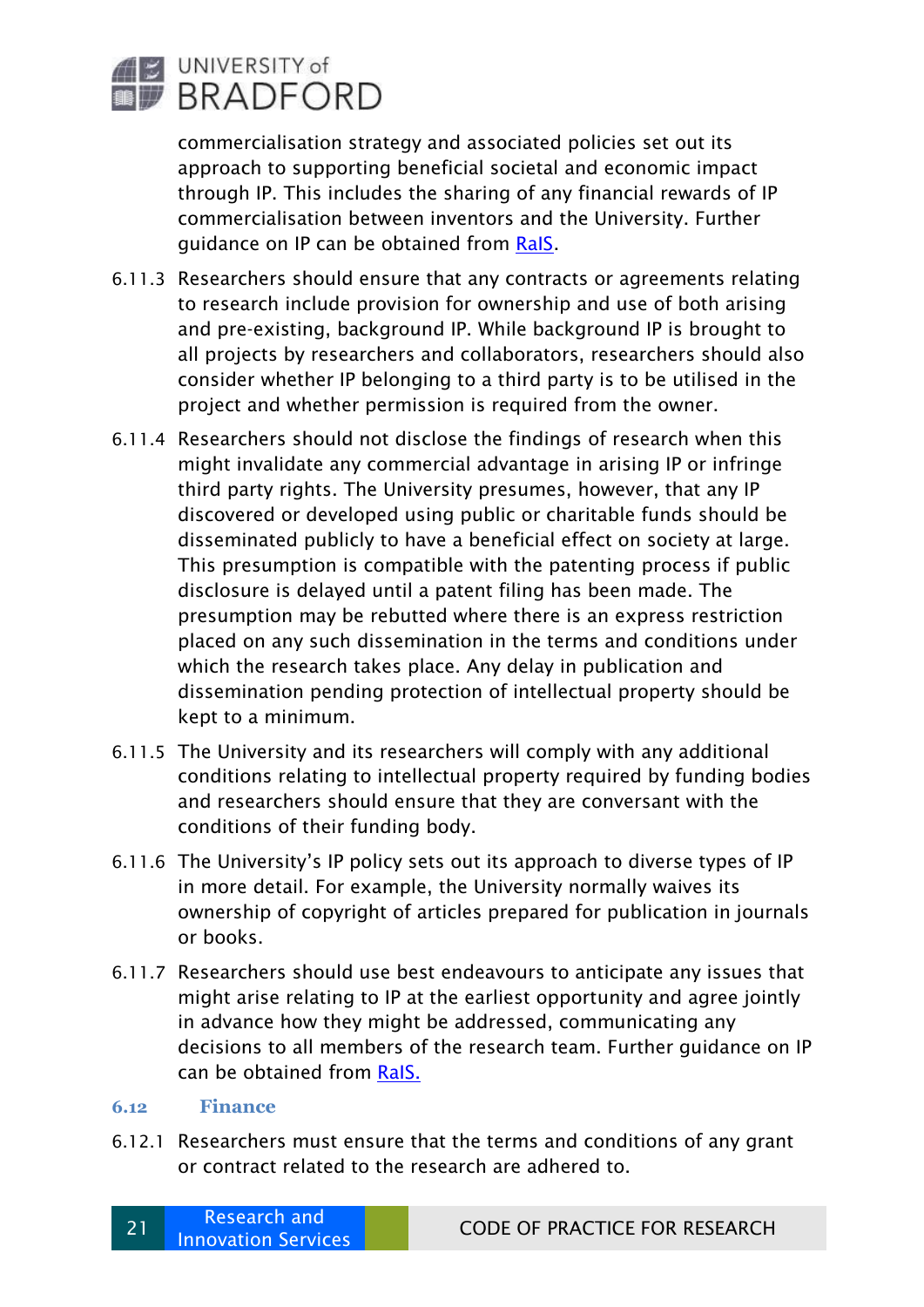

- 6.12.2 The University issues *quidelines regarding the purchasing or* [procurement of materials, equipment or other resources](https://www.bradford.ac.uk/purchasing/internal/policies-procedures-and-processes/) for research and the [hiring of staff for research projects.](https://unibradfordac.sharepoint.com/sites/research-and-knowledge-transfer-support-intranet/SitePages/Successful-Projects.aspx) These guidelines should include statements on the ownership of resources and the rights of researchers to use them. Advice on interpreting this guidance during research planning is available from the RaIS [Research Support Team.](https://unibradfordac.sharepoint.com/sites/research-and-knowledge-transfer-support-intranet/SitePages/Meet-the-Research-Innovation-Team.aspx?web=1) The University sets up accounts, processes claims, monitors transactional spend, and arranges audits as appropriate through the Research Grants and Contracts office in Finance [\(finance](mailto:finance-grants@bradford.ac.uk)[grants@bradford.ac.uk\)](mailto:finance-grants@bradford.ac.uk).
- 6.12.3 Researchers must comply with University guidelines regarding the use and management of finances relating to research projects. They must co-operate with any monitoring and audit of finances relating to research projects and report any concerns or irregularities to the appropriate person(s) as soon as they become aware of them.

#### <span id="page-21-0"></span>**6.13 Monitoring and audit**

- 6.13.1 The University monitors and audits research projects to ensure that they are being carried out in accordance with the guidance in this Code, legal and ethical requirements and any other guidelines, adopting a risk-based and proportional approach.
- 6.13.2 Researchers should consider any requirements for monitoring and audit at an early stage in the design of a project and should maintain an understanding of the funder terms and conditions pertinent to all their projects. Advice on this subject is available from [RaIS.](https://unibradfordac.sharepoint.com/sites/research-and-knowledge-transfer-support-intranet/SitePages/Meet-the-Research-Innovation-Team.aspx?web=1)
- 6.13.3 Researchers must cooperate with the monitoring and audit of their research projects by the University and other applicable bodies and undertake such when required. They should cooperate with any outcomes of the monitoring and audit of their research projects. If they become aware of a need for monitoring and audit where it is not already scheduled, they should report the need to their Principal Investigator or Supervisor.

#### <span id="page-21-1"></span>**6.14 Peer review**

6.14.1 The University and its researchers must be aware that peer review is an important part of good practice in: the publication and dissemination of research and research findings; the assessment of applications for research grants; and in the ethics review of research projects.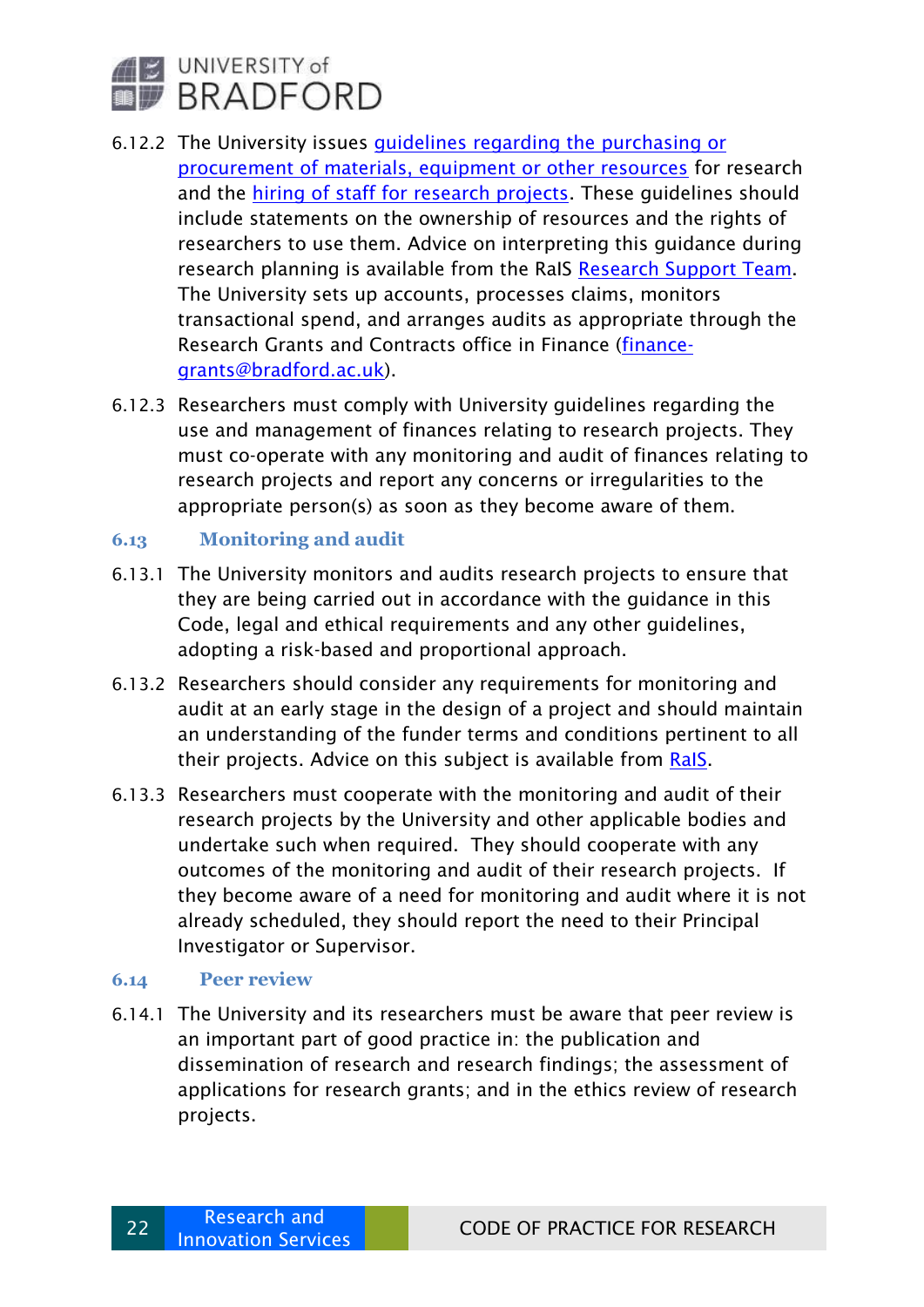

- 6.14.2 The University encourages researchers to act as peer reviewers for meetings, journals and other publications, grant applications and ethics review of research proposals, and supports those who do so. The University recognises that peer review should be thorough, objective, and confidential and supports its researchers to maintain these standards in all peer review work.
- 6.14.3 Researchers who carry out peer review should do so to the highest standards of thoroughness and objectivity. They should follow the guidelines for peer review of any organisation for which they carry out such work.
- 6.14.4 Researchers should maintain confidentiality and not retain or copy any material under review without the express written permission of the commissioning organisation. They should not make use of research designs or research findings from a paper under review without the express permission of the author(s) and should not allow others to do so. Researchers acting as peer reviewers should declare any relevant conflicts of interest.
- 6.14.5 While carrying out peer review, researchers may become aware of possible misconduct, such as plagiarism, fabrication or falsification, or have ethical concerns about the design or conduct of the research. In such cases they should report it in accordance with the University's Research Misconduct procedure (see 6.16).

#### <span id="page-22-0"></span>**6.15 Publication and authorship**

- 6.15.1 The University recognises the duty to publish and disseminate research in a manner that reports the research and all the findings of the research accurately and without selection that could be misleading. The [University research publications guidance](https://unibradfordac.sharepoint.com/:b:/r/sites/research-and-knowledge-transfer-support-intranet/SiteAssets/SitePages/Publications-and-Data/University%20of%20Bradford%20Publications%20Policy%20July%202019.pdf?csf=1&web=1&e=wb0yWW) can be found here.
- 6.15.2 The University, through its legal contracting procedures, ensures that sponsors and funders of research: respect the duty of researchers to publish their research and the findings of their research; do not discourage or suppress appropriate publication or dissemination; and do not attempt to influence the presentation or interpretation of findings inappropriately.
- 6.15.3 The University provides training and support to guide researchers in the publication and dissemination of research and the findings of research that involves: confidential or proprietary information; issues relating to patents or intellectual property; findings with serious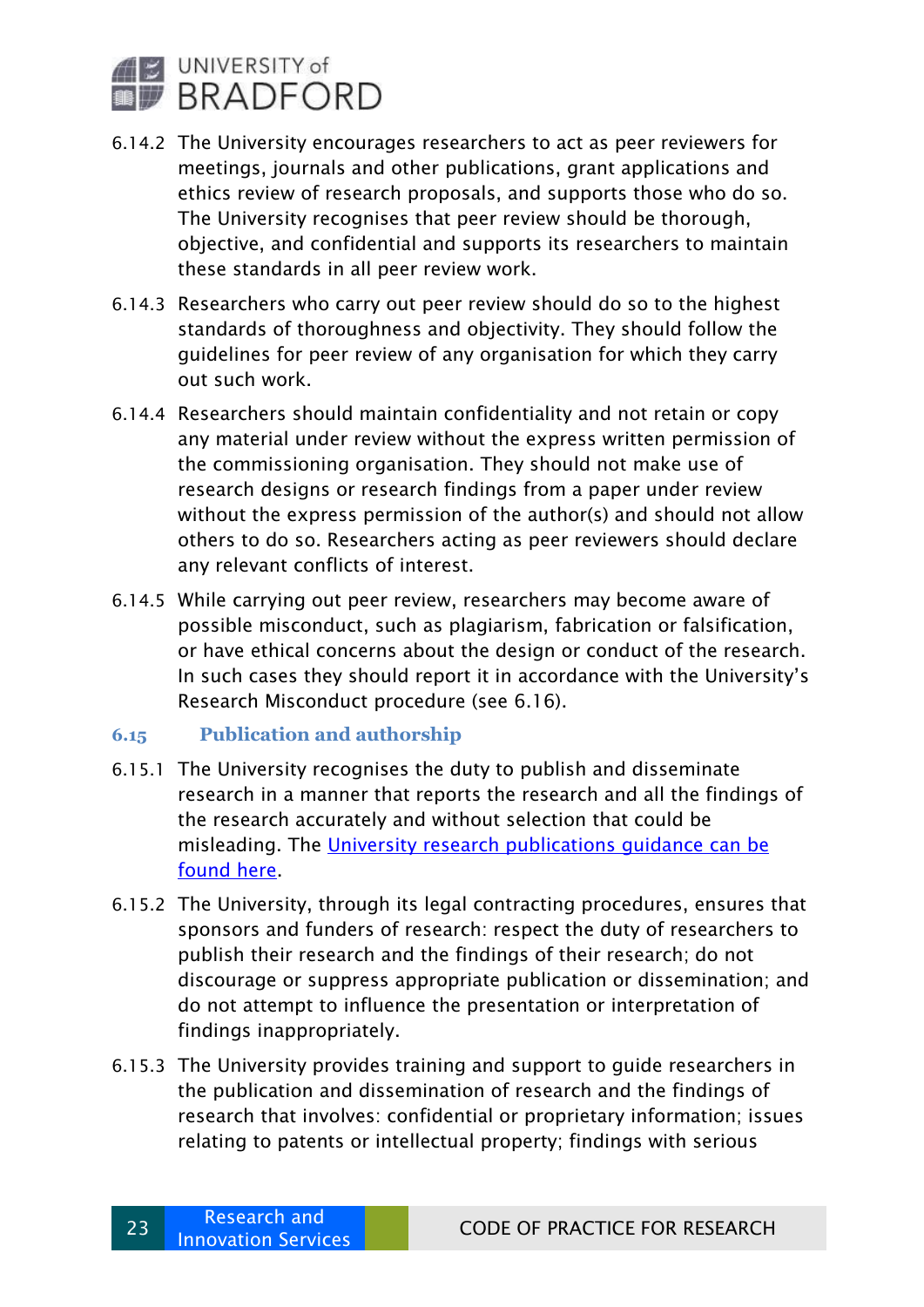

implications for public health; contractual or other legal obligations; and/or interest from the media or the general public.

- 6.15.4 Researchers must address issues relating to publication and authorship, especially the roles of all collaborators and contributors, at an early stage of the design of a project, recognising that, subject to legal and ethical requirements, roles and contributions may change during the time span of the research. Decisions on publication and authorship should be agreed jointly and communicated to all members of the research team.
- 6.15.5 Authorship should be restricted to those contributors and collaborators who have made a significant intellectual or practical contribution to the work. No person who fulfils the criteria for authorship should be excluded from the submitted work. Authorship should not be allocated to honorary or "guest" authors (i.e. those that do not fulfil criteria of authorship). Researchers should be aware that anyone listed as an author of any work should be prepared to take public responsibility for that work and ensure its accuracy and be able to identify their contribution to it. Due regard, where relevant, should be paid to the order in which the authors are listed.
- 6.15.6 Researchers should list the work of all contributors who do not meet the criteria for authorship in an acknowledgements section. All funders and sponsors of research should be clearly acknowledged, and any competing interests listed.
- 6.15.7 Researchers must clearly acknowledge all sources used in their research and seek permission from any individuals if a significant amount of their work has been used in the publication.
- 6.15.8 Researchers must adhere to any conditions set by funding or other bodies regarding the publication of their research and its findings in [open access](https://unibradfordac.sharepoint.com/sites/research-and-knowledge-transfer-support-intranet/SitePages/Publications-and-Open-Access.aspx) repositories (e.g. publications or data). UKRI['s Open](https://www.ukri.org/publications/ukri-open-access-policy/)  [Access Policy.](https://www.ukri.org/publications/ukri-open-access-policy/)
- 6.15.9 Researchers should declare any potential or actual conflicts of interest in relation to their research when reporting their findings at meetings or in publications.
- 6.15.10Researchers should be aware that submitting research reports to more than one potential publisher at any given time (i.e. duplicate submission) or publishing findings in more than one publication without disclosure and appropriate acknowledgement of any previous publications (i.e. duplicate publication) is unacceptable.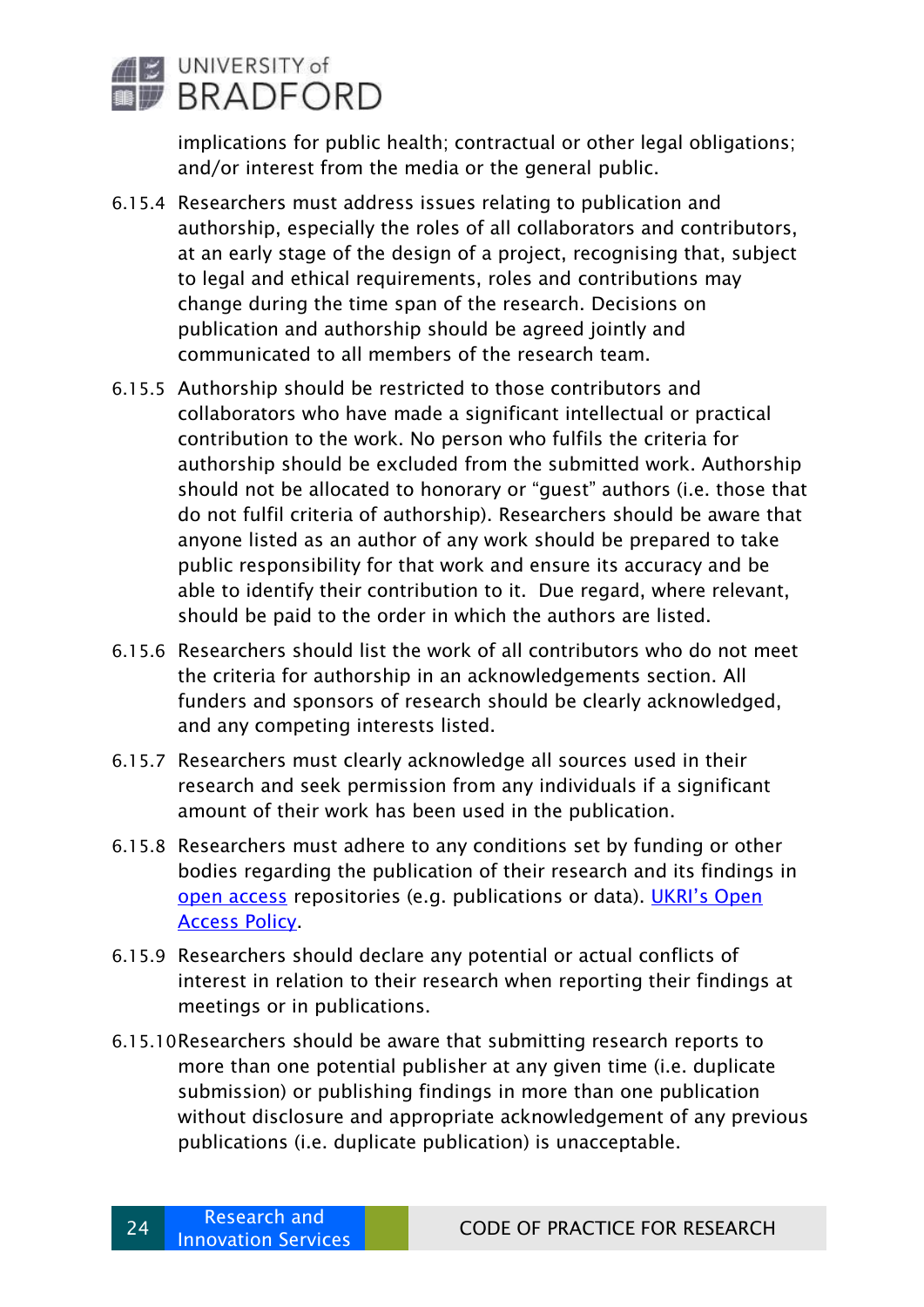

6.15.11Researchers who are discouraged from publishing and disseminating their research or its findings, or subjected to attempts to influence the presentation or interpretation of findings inappropriately, should discuss this with their AD (RKT), PI or supervisor so that the matter can be resolved.

#### <span id="page-24-0"></span>**6.16 Misconduct in research**

- 6.16.1 The University promotes an organisational culture in which high standards of personal conduct and integrity are expected, academic misconduct and fraud are forbidden and appropriate steps are taken to deal fairly and firmly when misconduct is alleged or suspected.
- 6.16.2 Research misconduct, which is misconduct arising during research or its reporting, includes, but need not be limited to:
	- a) Fabrication;
	- b) Falsification;
	- c) Misrepresentation of data and/or interests and/or involvement;
	- d) Plagiarism; and
	- e) Failures to follow accepted procedures or to exercise due care in carrying out responsibilities for:
		- I. avoiding unreasonable risk or harm to:
			- humans;
			- animals used in research; and
		- the environment; and
		- II. the proper handling of privileged or private information on individuals collected during the research.
- 6.16.3 Research misconduct also includes any activity in research and in its dissemination which brings the name of the University into disrepute. The [Research Misconduct procedure](https://unibradfordac.sharepoint.com/sites/research-and-knowledge-transfer-support-intranet/Shared%20Documents/Forms/AllItems.aspx?id=%2Fsites%2Fresearch%2Dand%2Dknowledge%2Dtransfer%2Dsupport%2Dintranet%2FShared%20Documents%2FResearch%20misconduct%20procedure%2Epdf&parent=%2Fsites%2Fresearch%2Dand%2Dknowledge%2Dtransfer%2Dsupport%2Dintranet%2FShared%20Documents) can be found here.
- 6.16.4 Research misconduct is unacceptable and any researcher who suspects that such misconduct has taken place must report it in accordance with the procedure.

## <span id="page-24-1"></span>**7 Checklist for researchers**

The Checklist lists the key points of good practice in research for a research project and is applicable to all subject areas.

> The Checklist lists the key points of good practice in research for a research project and is applicable to all subject areas.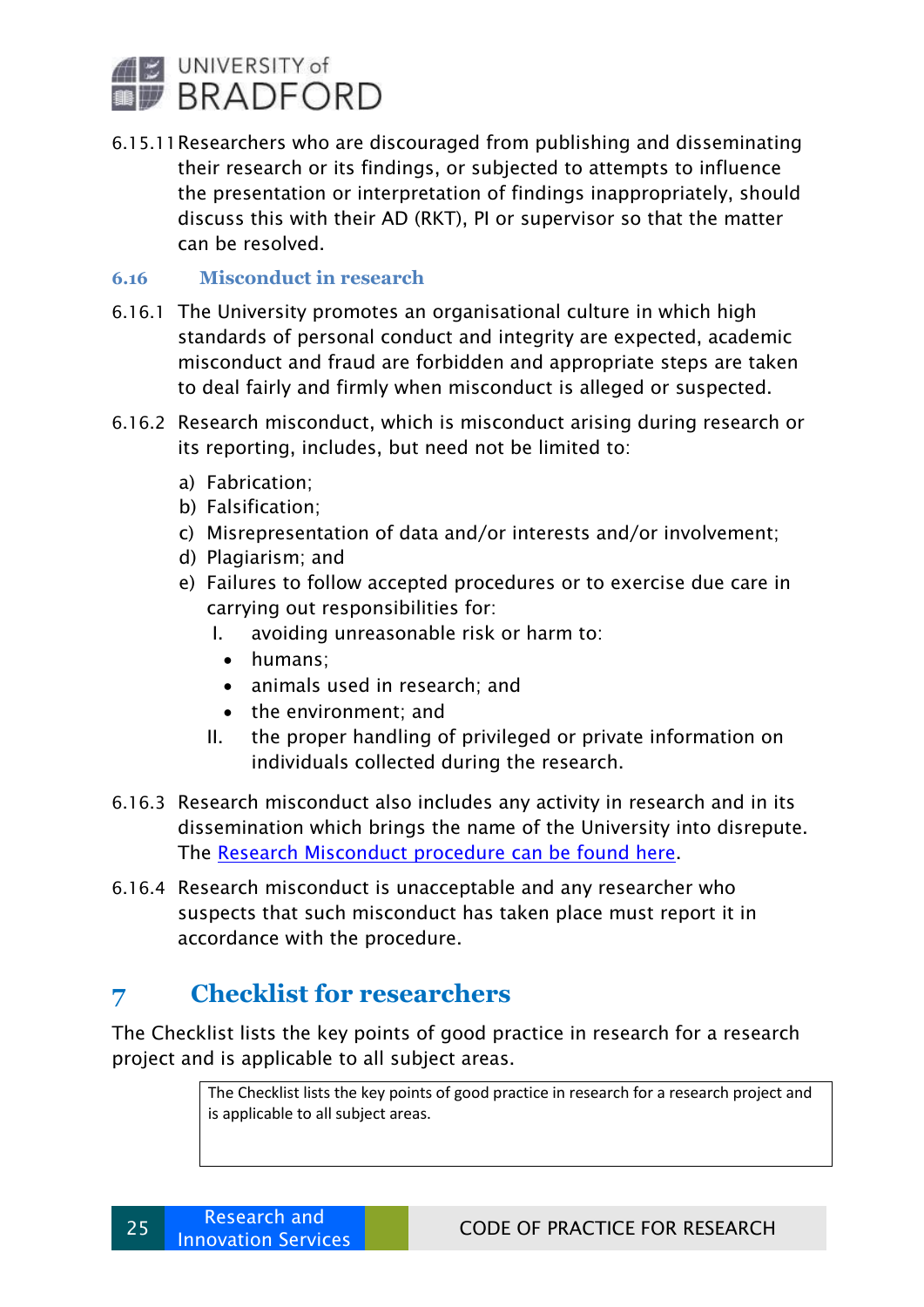

**The checklist should be completed before conducting your research, and bearing in mind that, subject to legal and ethical requirements, roles and contributions may change during the time span of the research.**

|                | change during the time span or the research.                                  |
|----------------|-------------------------------------------------------------------------------|
| $\mathbf{1}$ . | What is $/$ are the pertinent question(s) that the proposed research          |
|                | addresses?                                                                    |
|                | Will the proposed research be designed either to add to existing knowledge    |
|                | about the subject in question or to develop methods for research into it?     |
|                | Who are the key stakeholders in the proposed research?                        |
|                | How can potential partners and public contributors shape the design?          |
| 2.             | How have you determined that your research design is appropriate for the      |
|                | question(s) being asked?                                                      |
| 3.             | What are the necessary skills and resources required to conduct the research  |
|                | and how will you ensure that you have access to all?                          |
| 4.             | Have you conducted a risk assessment followed by appropriate action to        |
|                | determine:                                                                    |
|                | whether there are any ethical issues and whether ethics review is<br>a)       |
|                | required                                                                      |
|                | the potential for risks to the University, the research, or the health,<br>b) |
|                | safety and well-being of researchers and research participants; and           |
|                | what legal requirements govern the research?<br>C)                            |
| 5.             | Which are the legal and ethical requirements and other applicable guidelines, |
|                | including those from other organisations and/or countries if relevant, with   |
|                | which your research will comply?                                              |
| 6              | How have you determined that your research design ensures there is no         |
|                | discrimination in relation to the nine protected characteristics.             |
| 7.             | How will your research comply with all requirements of legislation and good   |
|                | practice relating to health and safety?                                       |
| 8.             | Has your research undergone any necessary ethics review (see 4(a) above),     |
|                | especially if it involves animals, human participants, human material, or     |
|                | personal data?                                                                |
| 9.             | How will your research comply with any monitoring and audit requirements?     |
| 10.            | Which contracts and financial guidelines are appropriate to your proposed     |
|                | research project and how will you ensure compliance?                          |
| 11.            | State the agreement relating to intellectual property, publication and        |
|                | authorship agreed with collaborators?                                         |
| 12.            | State the agreement relating to collaborative working agreed with             |
|                | collaborators, if applicable                                                  |
| 13.            | Have you agreed the roles of researchers and responsibilities for management  |
|                |                                                                               |
|                | and supervision?                                                              |
| 14.            | State the conflicts of interest relating to your research that have been      |
|                | identified and declared, and state how these have been addressed?             |
| 15.            | Are you aware of the guidance from all applicable organisations on misconduct |
|                | in research?                                                                  |
|                | When conducting your research:                                                |
| 1.             | Are you following the agreed research design for the project?                 |
| 2.             | Have any changes to the agreed research design been reviewed and approved     |
|                | if applicable?                                                                |
| 3.             | Are you following best practice for the collection, storage and management of |
|                | data?                                                                         |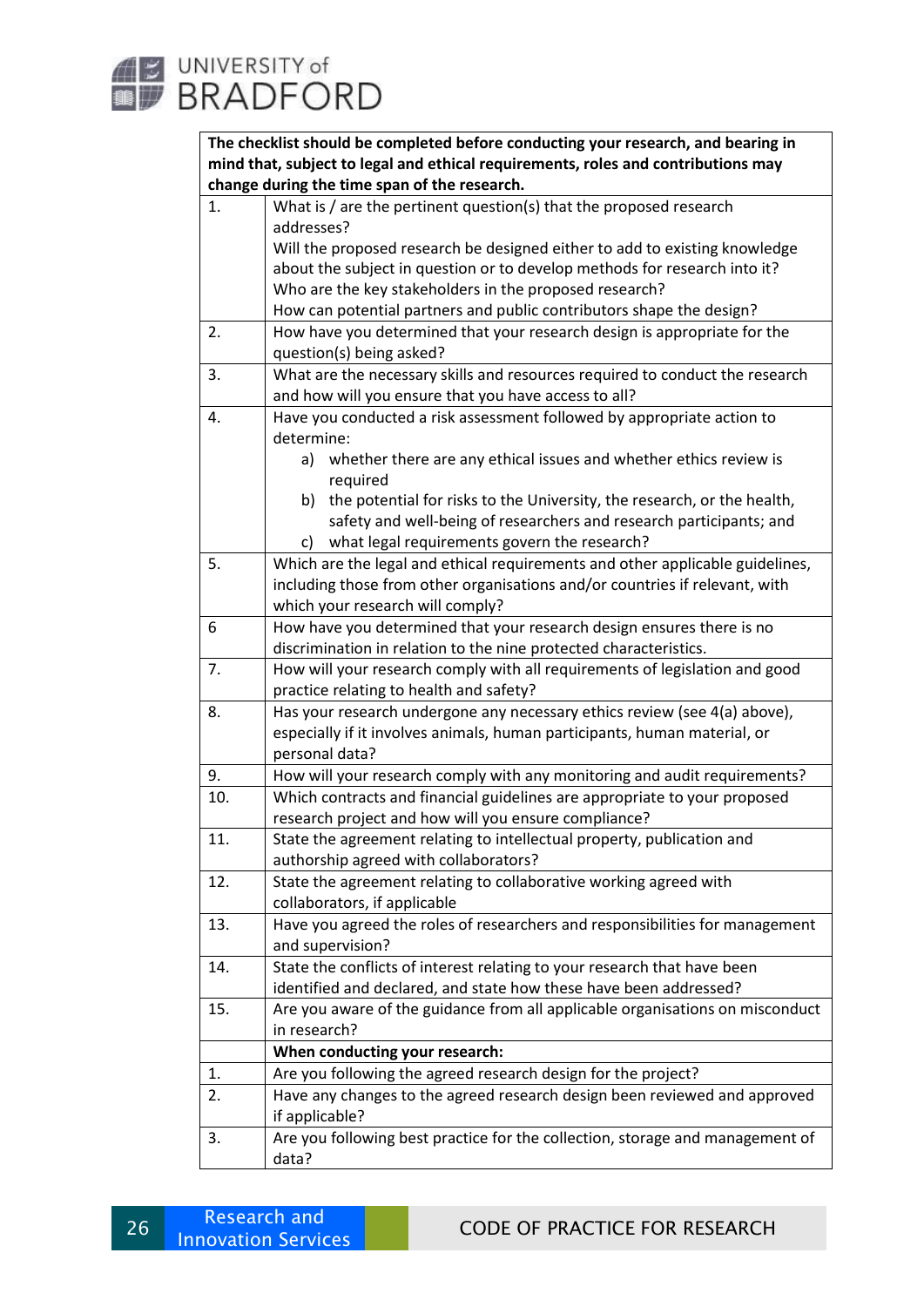

| 4.             | Are agreed roles and responsibilities for management and supervision being<br>fulfilled? |
|----------------|------------------------------------------------------------------------------------------|
| 5.             | Is your research complying with any monitoring and audit requirements?                   |
|                | When finishing your research:                                                            |
| $\mathbf{1}$ . | Will your research and its findings be reported accurately, honestly and within          |
|                | a reasonable time frame?                                                                 |
| 2.             | Will all contributions to the research be acknowledged?                                  |
| 3.             | Are agreements relating to intellectual property, publication and authorship             |
|                | being complied with?                                                                     |
| 4.             | Will research data be retained in a secure and accessible form and for the               |
|                | required duration?                                                                       |
| -5.            | Will your research comply with all legal, ethical and contractual requirements?          |
|                | Source: www.ukrio.org                                                                    |

## <span id="page-26-0"></span>**8 Monitoring and review**

- 8.1 This document will be reviewed no more than two years after its approval date.
- 8.2 Governance of good practice in research is within the remit of the Committee for Ethics in Research. Breaches of good practice may occur from time to time by exception and a range of procedures, informal and formal, are available to address such breaches. The Committee for Ethics in Research periodically receives summary reports of the activity of these formal procedures, prompting reflection and the opportunity to make recommendations for updating the Code of Practice for Research at the next due review.

## <span id="page-26-1"></span>**9 Related external policies**

- 9.1 The Code complements existing and forthcoming guidance on research conduct from our larger funders and professional bodies, which researchers are expected to adhere to, including:
	- [RCUK: Policy and Guidelines on Governance of Good Research](https://epsrc.ukri.org/about/standards/scimisconduct/ukripolicy/)  **[Conduct](https://epsrc.ukri.org/about/standards/scimisconduct/ukripolicy/)**
	- [Universities UK: The Concordat to support Research Integrity](https://www.universitiesuk.ac.uk/topics/research-and-innovation/concordat-research-integrity)
	- [Wellcome Trust: Guidelines on Good Research Practice](https://wellcome.org/grant-funding/guidance/good-research-practice-guidelines)
	- [UK Policy Framework for Health and Social Care Research](https://www.hra.nhs.uk/planning-and-improving-research/policies-standards-legislation/uk-policy-framework-health-social-care-research/)

## <span id="page-26-2"></span>**10 Appendices**

Appendix A: Bibliography